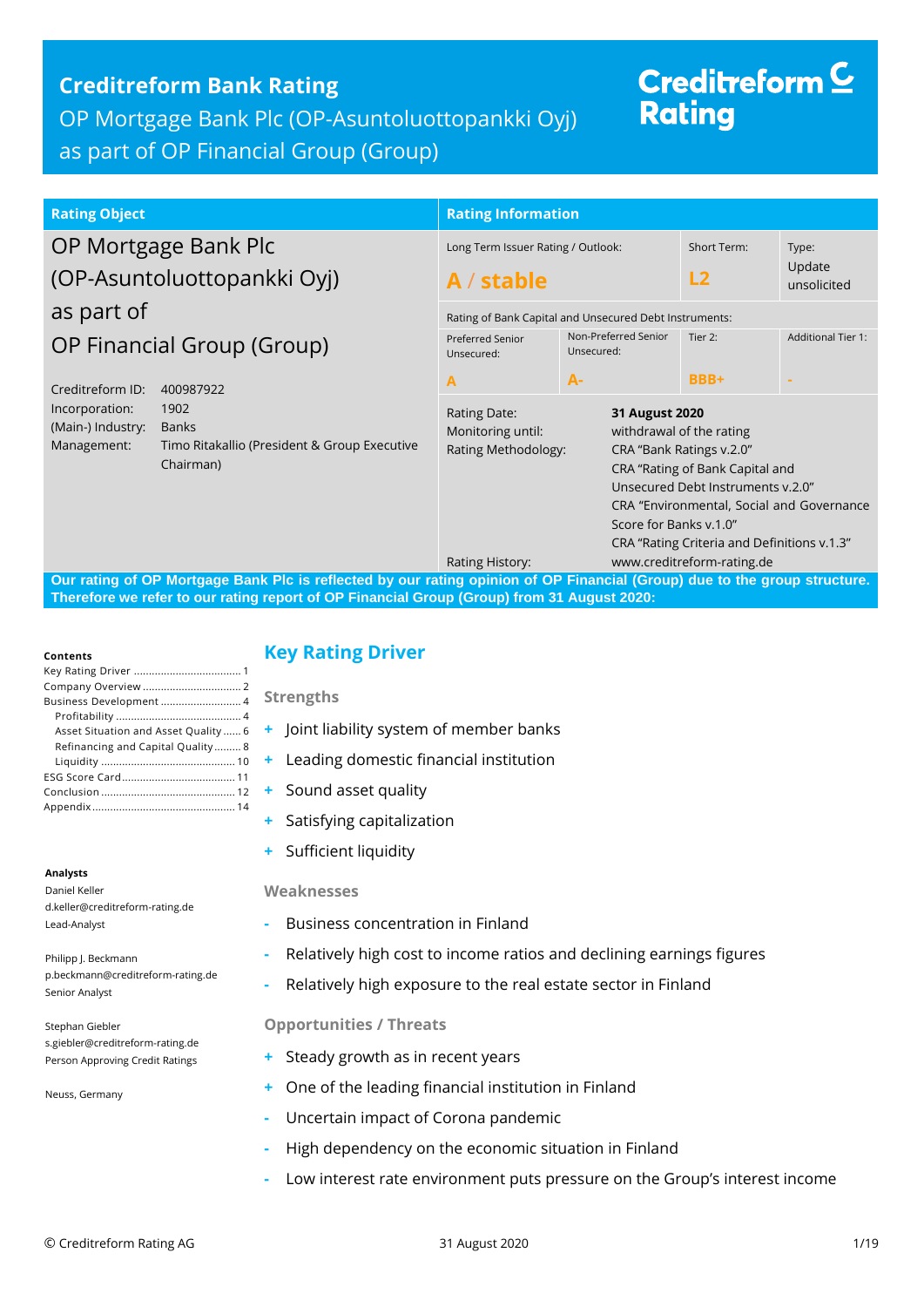## **Company Overview**

OP Financial Group (hereafter: OPF or the Group) is a cooperative financial service group formed by independent cooperative banks and the Group's Central Cooperative (central institution) with its subsidiaries operating under the principle of joint and several liability. The Group's headquarters are located in Helsinki and its roots date back to the year 1902. The amalgamation of OPF is the second-largest financial conglomerate in Finland (in terms of total assets) with a market share of 35.5% in loans and 39.2% in deposits in Finland (as of December 2019). OPF consists of 141 member cooperative banks as of May 2020 and their central cooperative, OP Cooperative, with its subsidiaries and affiliates. With 12,226 employees and 352 branches at the end of 2019, OPF serves approximately 3.3 million customers (thereof 3.6 million private and 0.3 million corporate customers).

OP Financial Group comprises banking and insurance business activities in its three main business segments: Retail Banking (Private Banking and SME Customers), Corporate Banking (Banking Corporate and Institutional Customers), and Insurance. In addition, the Group's operations, which support these segments, such as the activities of OP Cooperative as well as OP Corporate Bank Group's Treasury and the Markets division, are condensed into other operations. See chapter Profitability for the contribution of each operating segment to the Group's operating pre-tax profit in 2019.

OP Financial Group comprises the member cooperative banks and those non-amalgamation entities of which entities belonging to the amalgamation hold more than half of the total votes. The Group's member cooperative banks are independent, local deposit banks primarily engaged in retail banking, and provide their services to households, SME and public-sector entities. The central cooperative of OP Financial Group is OP Cooperative. The Group denotes two major fully owned entities (note that our rating of the Group reflects in particular the rating of these entities). OP Corporate Bank plc (OP Yrityspankki Oyj), which is responsible for the senior unsecured bond issues of the Group and OP Mortgage Bank PLC (OP-Asuntoluottopankki Oyj), which is responsible for the Group's secured funding by issuing mortgage-backed covered bonds.

Within the Group exists a joint liability system, based on the '*Act on the Amalgamation of Deposit Banks'* in Finland. OP Cooperative and its member credit institutions are liable for each other's debts and commitments in accordance with this Amalgamations Act; however, insurance companies do not fall within the scope of joint liability.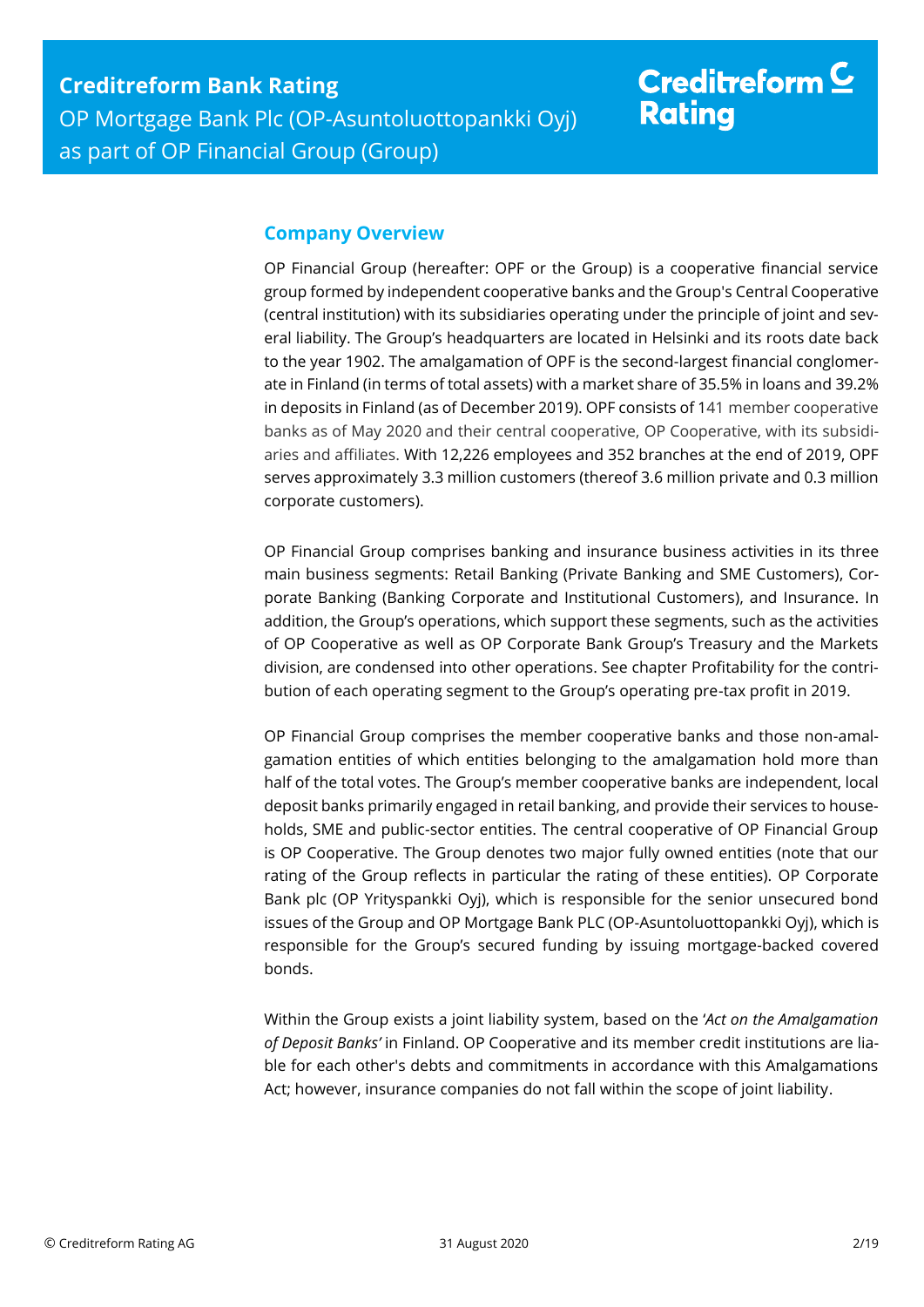The major fully-owned subsidiaries and the Group structure of OPF can be found in Chart 1 below:

Chart 1: Main subsidiaries and structure of OP Financial Group| Source: Website of OP Financial Group 2 million owner-customers



The Group's strategic priorities for 2020 are as follows: Best customer experience, more benefit for owner-customers, excellent employee experience, fast growth in profits than in expenses and a productive development.

In addition, the Group's long-term targets up to 2025 are to maintain a CET1 ratio of 4 percentage points above the regulatory requirements (in June 2020 at 13.7%), a return on equity ratio of 8% and to reach a credit rating of at least "AA-".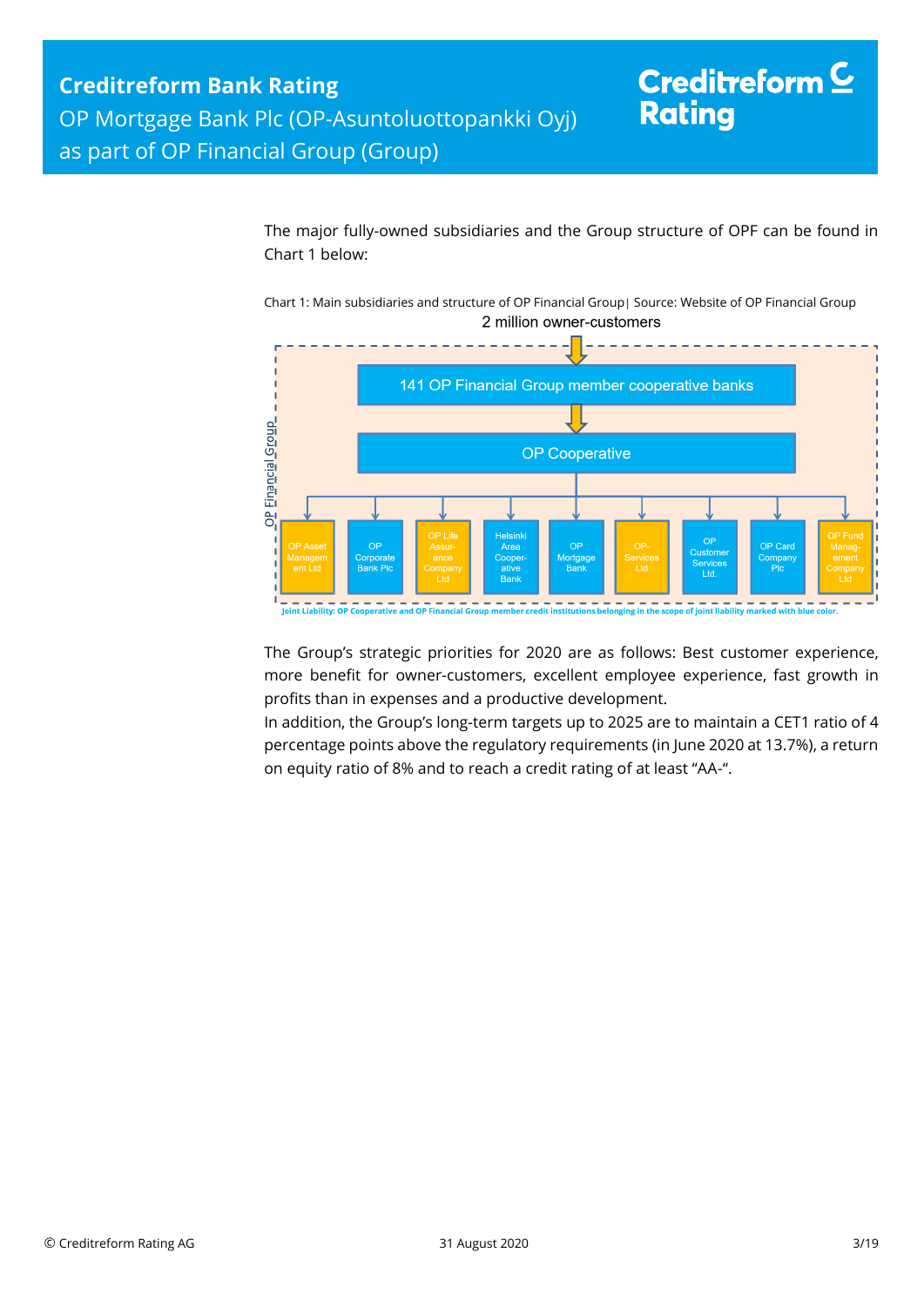## <span id="page-3-0"></span>**Business Development**

## <span id="page-3-1"></span>**Profitability**

OPF's operating income amounted to €3.1 billion in 2019, remaining roughly constant over the past years. Net interest income as major source of income contributed 39% to OPF's operating income, increasing by 6% compared to the previous year (€70 million) as a result of increasing interest income from customer loans and reduced interest expense, due to favorable derivatives contracts hedges. Net fee and commission income as well as Net trading income accounted each for about 29% of the Group's operating income. The strong increase in net trading income is primarily a result from fair value gains in derivatives as well as in shares, thus likely not sustainable for following years. By contrast, the strong decline in net insurance income is a result from a change in supplementary interest rate provisions as well as to a larger extent from technical items in the life insurance business.

Operating expenses amounted to €2.26 billion in 2019, increasing by 2.5% in a yearover-year comparison (€56 million). On one hand, OPF is able to keep the personnel expenses roughly constant. On the other hand, OPF reveals rising other expense. The increase in other expense is due to rising expense in relation to OP bonuses to ownercustomers (+23m EUR) and the temporary exemption item (+131m EUR) in relation with its insurance business / IFRS accounting issue. In addition, Tech and communications expenses increased over the past years due to rising investments in digital services such as a Group-level IT platform.

OPF's pre-impairment profit amounted to  $\epsilon$ 917 million in the fiscal year 2019. After deduction of write-downs, non-recurring items and taxes, the operating net profit decreased by 10% YOY (€77 million) to a total of €670 million in 2019. In addition, considering the past years in general, OPF reveals a steady decrease of its net profit, a main driver of the rating downgrade. Moreover, in 2018 OPF has benefited from nonrecurring income in the amount of 286m EUR in relation with the transfer of the management of OPF's pensions costs. Thus, OPF is currently not able to reach its prior level of profitability in recent years.

Considering OPFs first-half results 2020 and the Corona pandemic impact, the Group records declining earnings (EBT H1-2020: €287 million vs. EBT H1-2019: €396 million), in particular in its net trading income. In addition, the impairments are more than 4 times higher than in the same period in 2019 (166m EUR vs. 39m EUR). The annualized cost of risk of OPF reached 35bp, which is compared to the European peers still on a low level. However, the net profit is likely to decrease in 2020 again.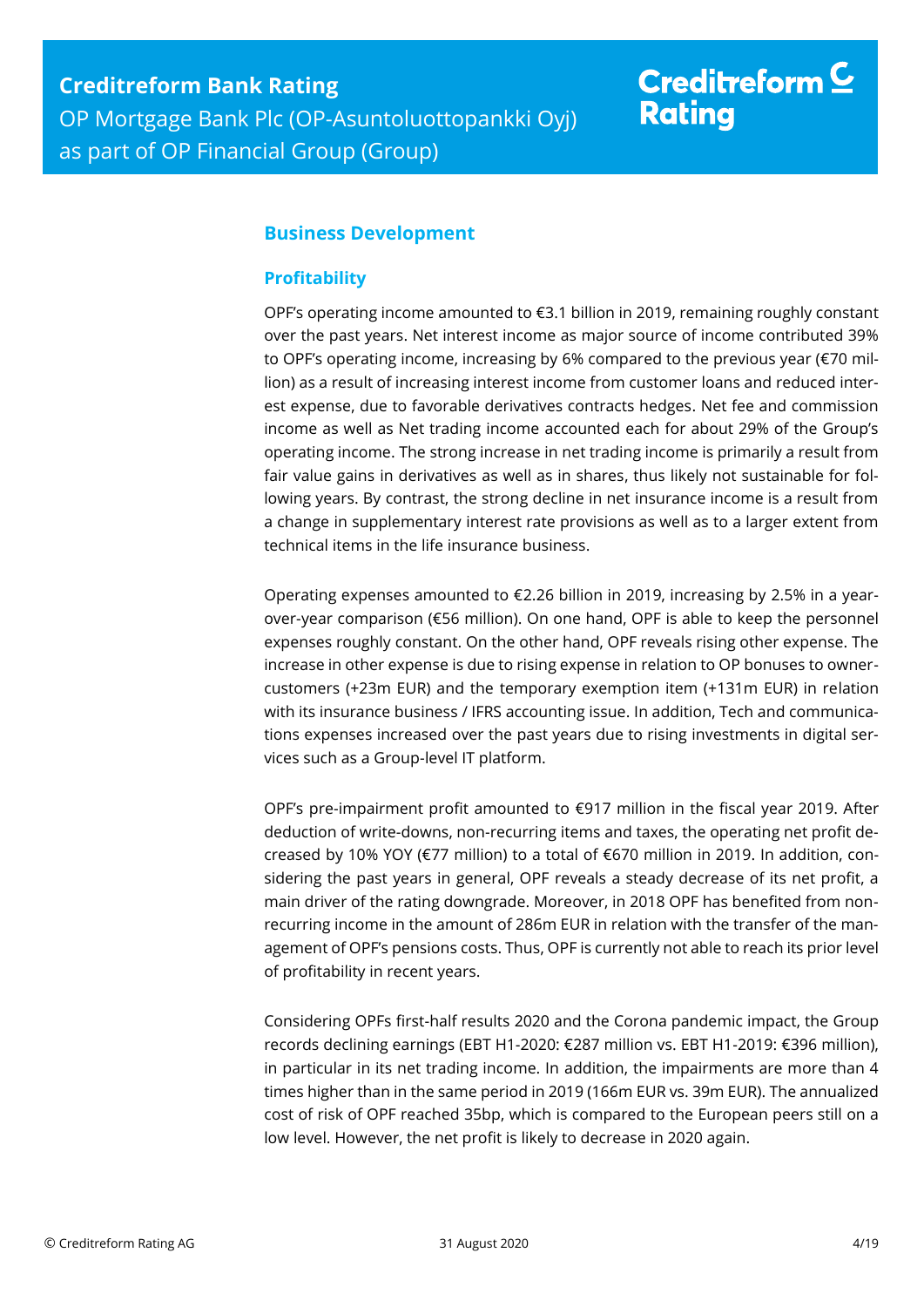A detailed group income statement for the years of 2016 through 2019 can be found in Figure 1 below:

| Figure 1: Group income statement   Source: eValueRate / CRA |  |
|-------------------------------------------------------------|--|
|                                                             |  |

| <b>Income Statement</b>                                      | 2016      | 2017      | 2018      | %        | 2019      |
|--------------------------------------------------------------|-----------|-----------|-----------|----------|-----------|
| Income (€000)                                                |           |           |           |          |           |
| Net Interest Income                                          | 1.059.000 | 1.101.000 | 1.180.000 | $+5,9$   | 1.250.000 |
| Net Fee & Commission Income                                  | 859.000   | 879.000   | 887.000   | $+5,5$   | 936.000   |
| Net Insurance Income                                         | 320.000   | 294.000   | 477.000   | $-98.5$  | 7.000     |
| Net Trading Income                                           | 624.000   | 583.000   | 250.000   | $> +100$ | 917.000   |
| <b>Equity Accounted Results</b>                              | 1.000     | 27.000    | 41.000    | $-95,1$  | 2.000     |
| Dividends from Equity Instruments                            | 40.000    | 109.000   |           |          |           |
| Other Income                                                 | 119.000   | 155.000   | 71.000    | $-9,9$   | 64.000    |
| <b>Operating Income</b>                                      | 3.022.000 | 3.148.000 | 2.906.000 | $+9,3$   | 3.176.000 |
| Expenses (€000)                                              |           |           |           |          |           |
| Depreciation and Amortisation                                | 159.000   | 246.000   | 325.000   | $-14,8$  | 277.000   |
| Personnel Expense                                            | 762.000   | 758.000   | 802.000   | $-2.6$   | 781.000   |
| Tech & Communications Expense                                | 301.000   | 371.000   | 390.000   | $+0,0$   | 390.000   |
| Marketing and Promotion Expense                              | 36.000    | 35.000    | 37.000    | $+5,4$   | 39.000    |
| <b>Other Provisions</b>                                      |           |           |           |          |           |
| Other Expense                                                | 573.000   | 643.000   | 649.000   | $+19,0$  | 772.000   |
| <b>Operating Expense</b>                                     | 1.831.000 | 2.053.000 | 2.203.000 | $+2,5$   | 2.259.000 |
| Operating Profit & Impairment (€000)                         |           |           |           |          |           |
| <b>Pre-impairment Operating Profit</b>                       | 1.191.000 | 1.095.000 | 703.000   | $+30,4$  | 917.000   |
| Asset Writedowns                                             | 129.000   | 89.000    | 46.000    | $+89.1$  | 87.000    |
| Net Income (€000)                                            |           |           |           |          |           |
| Non-Recurring Income                                         | 76.000    | 25.000    | 302.000   | $-97,4$  | 8.000     |
| Non-Recurring Expense                                        |           |           |           | ä,       |           |
| <b>Pre-tax Profit</b>                                        | 1.138.000 | 1.031.000 | 959.000   | $-12,6$  | 838.000   |
| Income Tax Expense                                           | 223.000   | 214.000   | 212.000   | $-20,8$  | 168.000   |
| <b>Discontinued Operations</b>                               |           |           |           |          |           |
| Net Profit (€000)                                            | 915.000   | 817.000   | 747.000   | $-10,3$  | 670.000   |
| Attributable to minority interest (non-controlling interest) | 2.000     | 6.000     | 8.000     | $-25,0$  | 6.000     |
| Attributable to owners of the parent                         | 913.000   | 812.000   | 739.000   | $-10,3$  | 663.000   |

See Chart 2 for the contributions of each business segment to OPF's pre-tax profit of €882 million in 2019.

Chart 2: Pre-tax profit by business segments of OPF in 2019 | Source: Source: Own presentation based on data of Annual Report 2017 of OPF

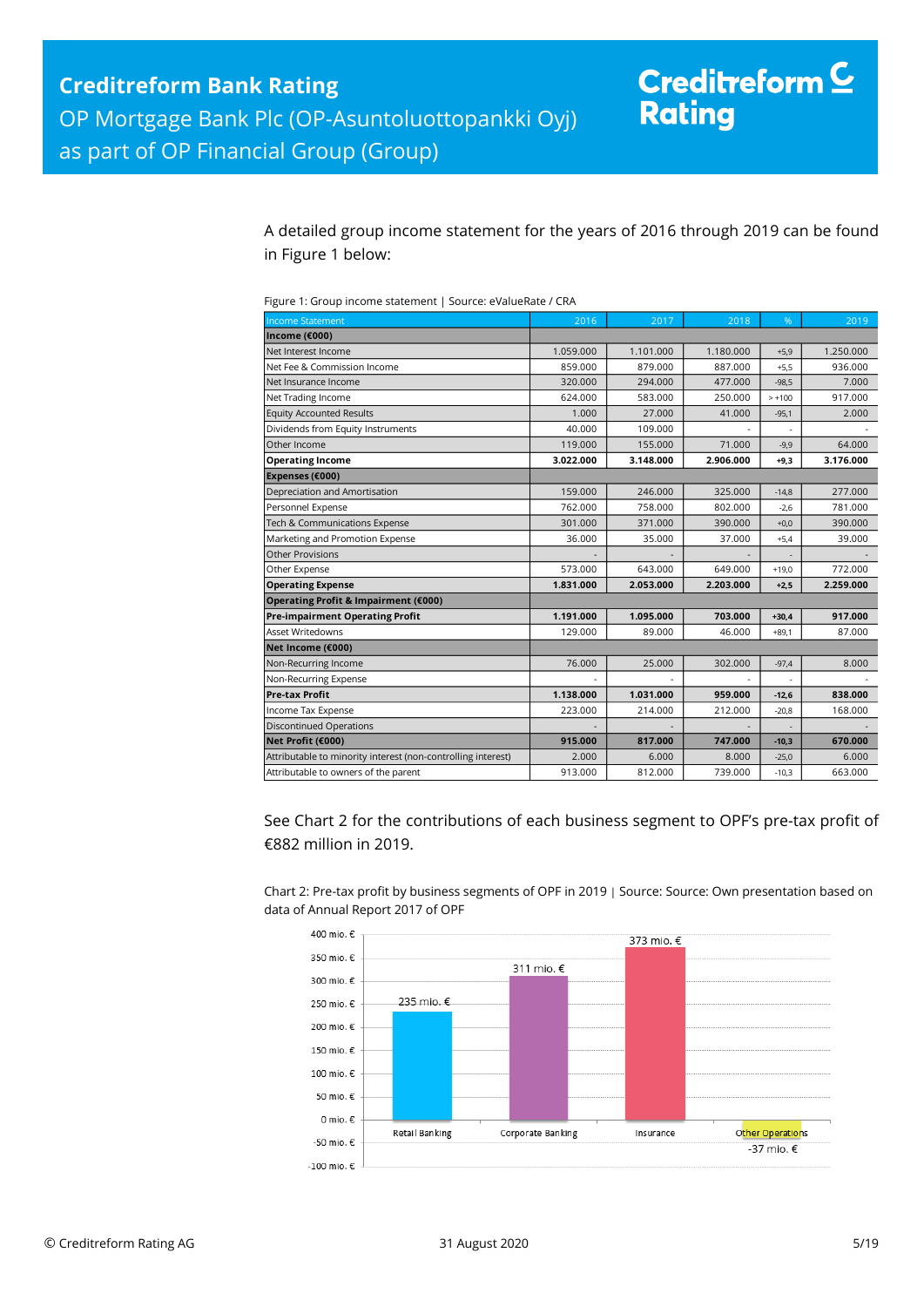Due to the decline in OPF's net profit in 2019, the Group recorded deteriorated earnings figures, which are now on a below peer group average level.

As a result of the steady deterioration of the Group's main earnings figures (ROA, ROE and RORWA), OPF's figures are now below the average of the Group's competitors. In addition, considering OPF's cost income ratio ex. Trading, OPF reveals a ratio of 100%. Thus, without the trading income, which is in 2019 primarily boosted by fair value gains, OPF is hardly being profitable. As a result of the current Corona pandemic, OPF is likely to experience a further weakening of its earnings figures. However, due to the relatively low negative impact of the Corona pandemic on the Finnish economy, OPF will likely reach a positive result for 2020.

OPF's earnings figures are the least favorable performers of all the areas analyzed. In addition, the OPF denotes a general decline in profitability over the recent years. This development is the main driver of the rating downgrade.

A detailed overview of the income ratios for the years of 2016 through 2019 can be found in Figure 2 below:

| Income Ratios (%)                                     | 2016  | 2017  | 2018  | $\%$     | 2019   |
|-------------------------------------------------------|-------|-------|-------|----------|--------|
| Cost Income Ratio (CIR)                               | 60,59 | 65,22 | 75,81 | $-4,68$  | 71,13  |
| Cost Income Ratio ex. Trading (CIRex)                 | 76,36 | 80,04 | 82,94 | $+17.06$ | 100,00 |
| Return on Assets (ROA)                                | 0,68  | 0,60  | 0,53  | $-0,08$  | 0,46   |
| Return on Equity (ROE)                                | 8,94  | 7,37  | 6,36  | $-1,03$  | 5,33   |
| Return on Assets before Taxes (ROAbT)                 | 0,85  | 0.75  | 0.68  | $-0,11$  | 0,57   |
| Return on Equity before Taxes (ROEbT)                 | 11,12 | 9,30  | 8,17  | $-1,50$  | 6,67   |
| Return on Risk-Weighted Assets (RORWA)                | 2,07  | 1,66  | 1,43  | $-0,23$  | 1,21   |
| Return on Risk-Weighted Assets before Taxes (RORWAbT) | 2,58  | 2,09  | 1.84  | $-0,33$  | 1,51   |
| Net Interest Margin (NIM)                             | 1,43  | 1,39  | 1,14  | $+0,51$  | 1,65   |
| Pre-Impairment Operating Profit / Assets              | 0,89  | 0.80  | 0,50  | $+0,12$  | 0,62   |
| Cost of Funds (COF)                                   | 1,16  | 0,86  | 0,08  | $-0,03$  | 0,05   |
| Change in %- Points                                   |       |       |       |          |        |

Figure 2: Group key earnings figures| Source: eValueRate / CRA

## <span id="page-5-0"></span>**Asset Situation and Asset Quality**

OPF's financial assets accounted for 89% of total assets in 2019. Net loans to customers represented the largest share of assets, accounting for 62% and increasing by 5% YOY (€4.4 billion) as a result of increased demand in home loans, corporate loans and housing company loans. Due its business model, OPF's loan portfolio consists of 42% home loans, 25% corporate loans, 10% housing company loans, 14% other household loans and 8% of other loans (as of June-2020). Thus, the majority of OPF's loan book are attributable to the real estate sector in Finland. Due to the Corona pandemic impact, we see a particular risk in OPF's commercial real estate business, which might be strongly affected.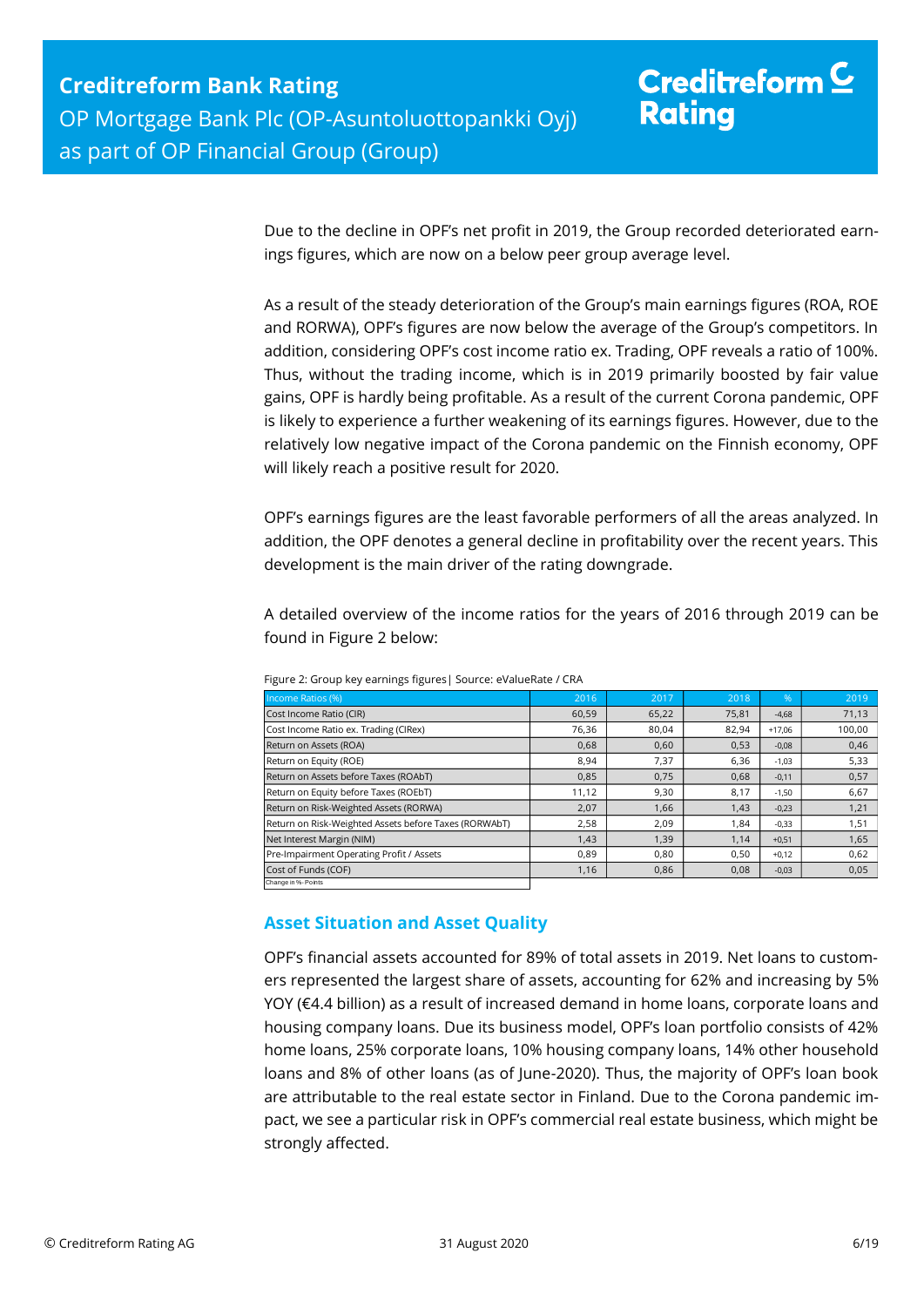Total securities, as the second largest asset, represented 15% of OPF's total assets, increasing by 3% YOY (€0.75 billion), and consists primarily of bonds and notes. Moreover, the Group maintains a solid cash buffer with 8% of its total assets. The non-current assets of €314 million relate to the sale and lease back of the Vallila property, which comprises a block located in Vallila (Helsinki). The sale was completed in January 2020 and will improve OPF's CET1 ratio by about 0.2pp.

The Group's total assets amounted to  $£147$  billion in 2019, remaining roughly unchanged YOY. However, considering the Group's H1-2020 report, OPF was able to boost its total assets to about €160 billion, in particular due to increased customer deposits and loans from credit institutions, which were just added up to increase the Group's cash stock.

A detailed look at the development of the asset side of the balance sheet for the years of 2016 through 2019 can be taken in Figure 3 below:

| Assets (€000)                         | 2016        | 2017        | 2018        | $\%$    | 2019        |
|---------------------------------------|-------------|-------------|-------------|---------|-------------|
| Cash and Balances with Central Banks  | 9.471.000   | 12.937.000  | 12.350.000  | $-2,9$  | 11.988.000  |
| Net Loans to Banks                    | 337.000     | 504.000     | 183.000     | $+34,4$ | 246.000     |
| Net Loans to Customers                | 78.706.000  | 82.354.000  | 87.030.000  | $+5,1$  | 91.463.000  |
| <b>Total Securities</b>               | 24.744.000  | 21.931.000  | 21.832.000  | $+3,4$  | 22.575.000  |
| <b>Total Derivative Assets</b>        | 4.732.000   | 3.412.000   | 3.581.000   | $+34,7$ | 4.824.000   |
| <b>Other Financial Assets</b>         |             |             |             | ۰       |             |
| <b>Financial Assets</b>               | 117.990.000 | 121.138.000 | 124.976.000 | $+4,9$  | 131.096.000 |
| Equity Accounted Investments          | 91.000      | 228,000     | 237,000     | $-7,2$  | 220,000     |
| Other Investments                     | 951.000     | 1.004.000   | 979.000     | $-27,1$ | 714.000     |
| <b>Insurance Assets</b>               | 9.913.000   | 10.698.000  | 10.357.000  | $+9,8$  | 11.368.000  |
| Non-current Assets & Discontinued Ops |             |             | ۰           | ٠       | 314.000     |
| Tangible and Intangible Assets        | 2.345.000   | 2.353.000   | 2.227.000   | $-13,3$ | 1.930.000   |
| <b>Tax Assets</b>                     | 210.000     | 224.000     | 232.000     | $+0,9$  | 234.000     |
| <b>Total Other Assets</b>             | 2.247.000   | 1.560.000   | 1.286.000   | $-10,7$ | 1.148.000   |
| <b>Total Assets</b>                   | 133.747.000 | 137.205.000 | 140.294.000 | $+4,8$  | 147.024.000 |

Figure 3: Development of assets| Source: eValueRate / CRA

OPF maintained its sound asset quality in 2019, which is represented by very sound asset quality figures.

The NPL ratio of 1.41% is far below the average of the peer group and indicates a sound loan portfolio of the Group in general. In addition, OPF's NPL ratio has been very stable on a level over recent years. In addition, OPF maintains a convincing NPL / RWA ratio in the last years as well.

Considering the potential problem loans / net loans to customer's ratio, OPF reveals higher stage 2 loans in relation to the peer group. The Group's net-write-offs in relation to its risk-adjusted assets as well as in relation to its net loans to customers ratios outperform the peer group considerably, which again shows OPF's very sound and impressive asset quality. OPF's RWA ratio of 37.7% remained relatively constant year over year, but the peer group was able to catch up to OPF on overage with regards to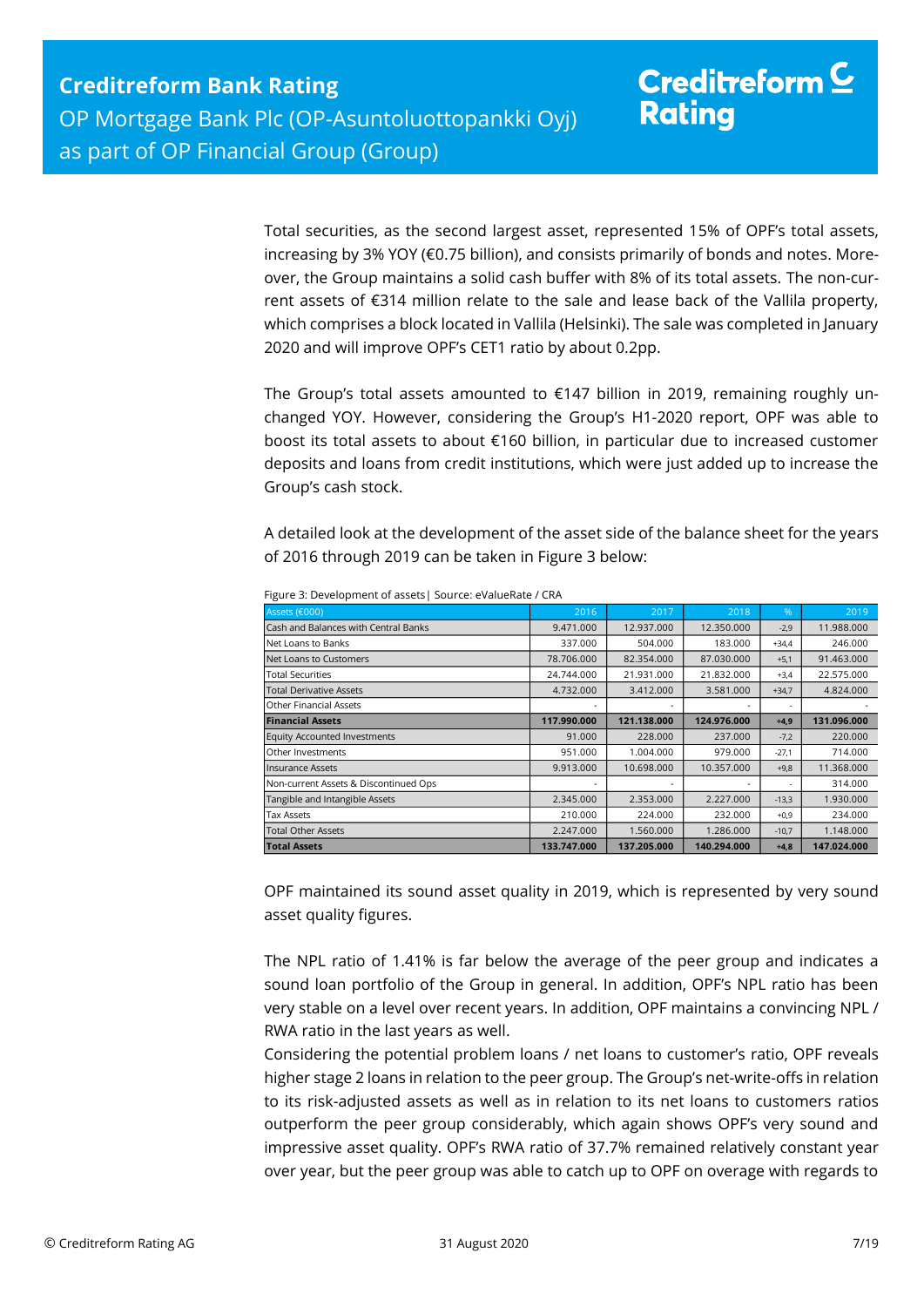its RWA ratio. However, the Group's RWA ratio leaves OPF some room for further business expansion in higher risk weighted business areas if necessary.

In general, OPF records a very sound asset quality. However, the current Corona pandemic will likely have an impact on these figures. According to the Group's H1-2020 report, OPF reveals annualized cost of risk of 35bp, which shows a strong increase in comparison to the same period in the previous year 17bp. Thus, we expect a certain worsening of the Group's asset quality. However, despite the higher cost of risk, OPF seems to overcome the Corona affects pretty well in relation to some other peer group banks. Nevertheless, there is still a high level of uncertainty regarding the final impact of Corona on OPF's asset quality.

A detailed overview of the asset quality for the years of 2016 through 2019 can be found in Figure 4 below:

| Asset Ratios (%)                                  | 2016  | 2017  | 2018  | $\frac{9}{6}$ | 2019  |
|---------------------------------------------------|-------|-------|-------|---------------|-------|
| Net Loans/ Assets                                 | 58,85 | 60,02 | 62,03 | $+0,18$       | 62,21 |
| Risk-weighted Assets/ Assets                      | 32,97 | 35,87 | 37,15 | $+0,57$       | 37,72 |
| NPLs*/ Net Loans to Customers                     | 1,24  | 1,21  | 1,41  | $-0,00$       | 1,41  |
| NPLs*/ Risk-weighted Assets                       | 2,22  | 2,03  | 2,36  | $-0,03$       | 2,33  |
| Potential Problem Loans**/ Net Loans to Customers | 1,11  | 1,09  | 9,79  | $-0,34$       | 9,45  |
| Reserves/NPLs*                                    | 51,69 | 49,20 | 42,65 | $+0,23$       | 42,88 |
| Reserves/ Net Loans                               | 0.64  | 0,60  | 0.60  | $+0,00$       | 0,61  |
| Net Write-offs/ Net Loans                         | 0,16  | 0,11  | 0,05  | $+0.04$       | 0,10  |
| Net Write-offs/ Risk-weighted Assets              | 0,29  | 0,18  | 0,09  | $+0,07$       | 0,16  |
| Level 3 Assets/ Total Assets                      | 1,80  | 1,84  | 1,60  | $+0,35$       | 1,94  |
| Change in %- Points                               |       |       |       |               |       |

Figure 4: Development of asset quality| Source: eValueRate / CRA

\* NPLs are represented from 2017 onwards by Stage 3 Loans. \*\* Potential Problem Loans are Stage 2 Loans where available.

## <span id="page-7-0"></span>**Refinancing and Capital Quality**

OPF's financial liabilities accounted for 75% of total liabilities in 2019, increasing by 4% YOY (€4.1 billion). Total deposits from customers represent the largest share of the Group's liabilities with 44%, increasing by 4% YOY (€2.6 billion). Thus, OPF is able to attract a steady inflow of customer deposits as a favorable source of funding. The H1- 2020 report also confirms this development. While 62% of the deposits are from private customers with strong increases over recent years, 39% are made by corporates and public entities. Total debt, accounting for 27% of OPF's liabilities, increased by 12% YOY (€3.8 billion). This source of funding consists primarily of covered bonds (€12 billion), other bonds (€11.5 billion) and commercial paper (€9.7 billion) with strong increases in the first two mentioned. In addition, almost 40% of this source of funding matures within a year. By contrast, OPF's derivative liabilities are primarily attributable to interest rate hedges.

Furthermore, OPF noticed an over proportional increase of its total equity in relation to its total assets in recent years.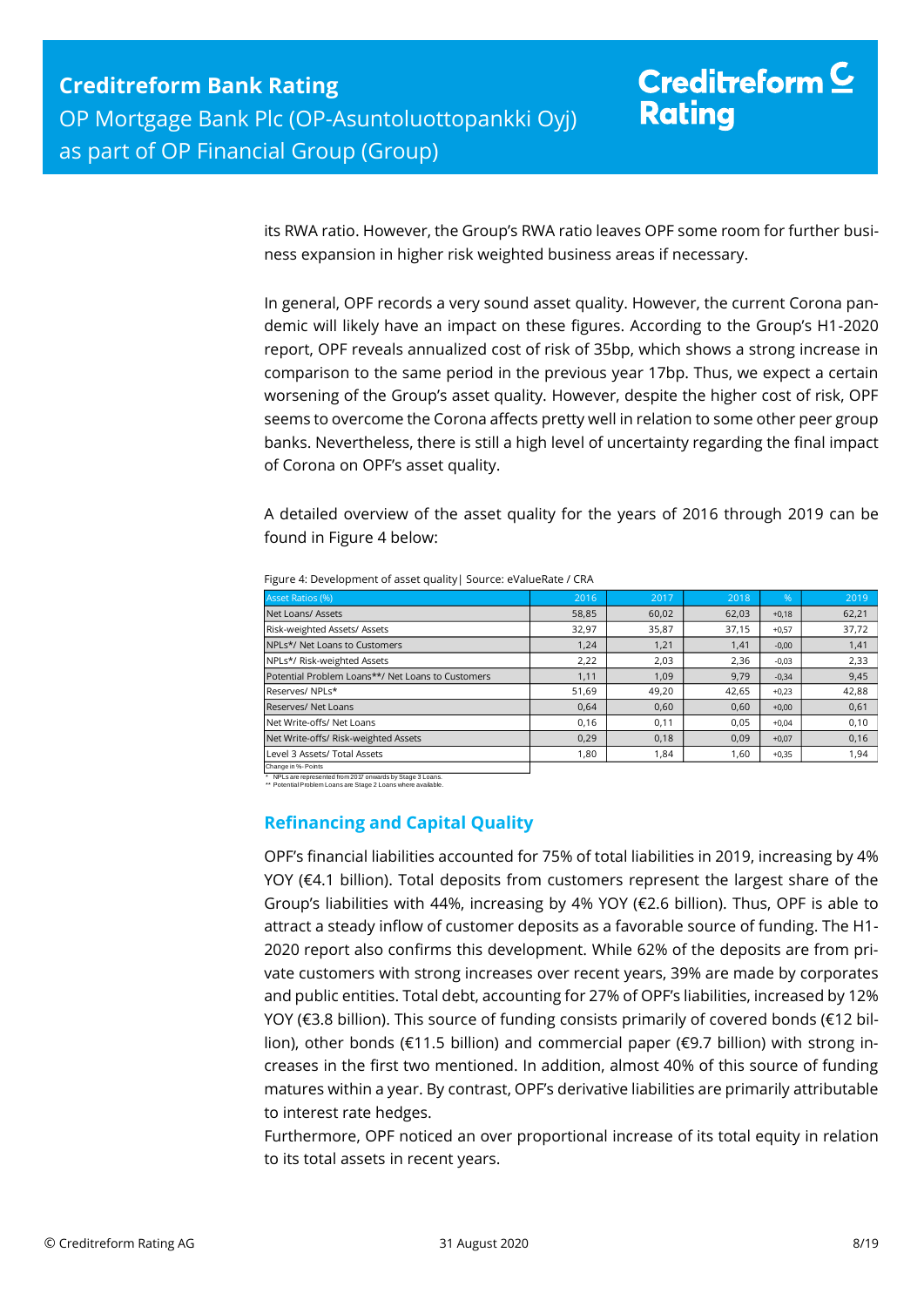A detailed overview of the development of liabilities for the years of 2016 through 2019 can be found in Figure 5 below:

| i isai c b. Development or remaineirs, and capital daequacy pource. evaluenate / ellvi |             |             |             |                |             |
|----------------------------------------------------------------------------------------|-------------|-------------|-------------|----------------|-------------|
| Liabilities (€000)                                                                     | 2016        | 2017        | 2018        | %              | 2019        |
| <b>Total Deposits from Banks</b>                                                       | 4.669.000   | 5.157.000   | 4.807.000   | $-45,2$        | 2.632.000   |
| <b>Total Deposits from Customers</b>                                                   | 54.822.000  | 57.991.000  | 61.327.000  | $+4,4$         | 63.998.000  |
| <b>Total Debt</b>                                                                      | 29.732.000  | 28.241.000  | 31.816.000  | $+12,1$        | 35.659.000  |
| Derivative Liabilities                                                                 | 4.044.000   | 3.026.000   | 2.992.000   | $+10,8$        | 3.316.000   |
| Securities Sold, not yet Purchased                                                     |             |             |             |                |             |
| Other Financial Liabilities                                                            | 5.332.000   | 7.559.000   | 4.785.000   | $-10,3$        | 4.291.000   |
| <b>Total Financial Liabilities</b>                                                     | 98.599.000  | 101.974.000 | 105.727.000 | $+3,9$         | 109.896.000 |
| Insurance Liabilities                                                                  | 19.853.000  | 20.175.000  | 19.348.000  | $+5,5$         | 20.410.000  |
| Non-current Liabilities & Discontinued Ops                                             |             |             |             | $\overline{a}$ | 6.000       |
| <b>Tax Liabilities</b>                                                                 | 894.000     | 889,000     | 921.000     | $+14,0$        | 1.050.000   |
| Provisions                                                                             | 3.000       | 9.000       | 21.000      | $+57,1$        | 33.000      |
| <b>Total Other Liabilities</b>                                                         | 4.161.000   | 3.074.000   | 2.536.000   | $+20,6$        | 3.059.000   |
| <b>Total Liabilities</b>                                                               | 123.510.000 | 126.121.000 | 128.553.000 | $+4,6$         | 134.454.000 |
| <b>Total Equity</b>                                                                    | 10.237.000  | 11.084.000  | 11.741.000  | $+7,1$         | 12.570.000  |
| <b>Total Liabilities and Equity</b>                                                    | 133.747.000 | 137.205.000 | 140.294.000 | $+4,8$         | 147.024.000 |

Figure 5: Development of refinancing and capital adequacy| Source: eValueRate / CRA

OPF's capital ratios show a sound a capitalization of the Group. The Group's CET1, Tier 1, as well as its total capital ratio, are significantly more favorable than those of the peer group. However, OPF regulatory capital ratios decreased year-over-year due to an over proportional increase in the Group's risk-weighted assets (2019: €55.4bn; 2018: €52.1bn) in relation to its regulatory equity, which shows a more risky asset allocation. Nevertheless, the Group's sound capitalization is underlined by its steady and good leverage ratio as well as its total equity / total assets ratio, which are a result of the OPF's steady increase of its equity. Both ratios clearly outperform the average of the peer group. Furthermore, OPF very clearly complies with and exceeds all regulatory requirements with its capital ratios.

Considering the Group's recent development and targets according to the H1-2020 report, we expect unfortunately a further worsening of the Group's regulatory capital ratios. As announced, OPF new CET1 target up to 2025 will be 4% above the CET1 regulatory requirement. As of June 2020, the regulatory required CET1 ratio of OPF was 13.7%. In addition, regulatory easing due to the Corona pandemic might lead to a further decrease of OPF's regulatory capital ratios as well.

A detailed overview of the development of capital ratios for the years of 2016 through 2019 can be found in Figure 6 below:

| Figure 6: Development of capital ratios   Source: eValueRate / CRA |  |
|--------------------------------------------------------------------|--|
|--------------------------------------------------------------------|--|

| Capital Ratios (%)                                  | 2016  | 2017  | 2018  | %       | 2019  |
|-----------------------------------------------------|-------|-------|-------|---------|-------|
| Total Equity/ Total Assets                          | 7.65  | 8.08  | 8,37  |         |       |
|                                                     |       |       |       | $+0.18$ | 8,55  |
| Leverage Ratio                                      | 7.40  | 7.90  | 8.60  | $-0.30$ | 8,30  |
| Fully Loaded: Common Equity Tier 1 Ratio (CET1)     | 19.90 | 20.10 | 20.50 | $-1.00$ | 19,50 |
| Fully Loaded: Tier 1 Ratio (CET1 + AT1)             | 19.90 | 20.10 | 20.50 | $-1.00$ | 19,50 |
| Fully Loaded: Total Capital Ratio (CET1 + AT1 + T2) | 22,80 | 22.40 | 22.40 | $-1,40$ | 21,00 |
| Change in %- Points                                 |       |       |       |         |       |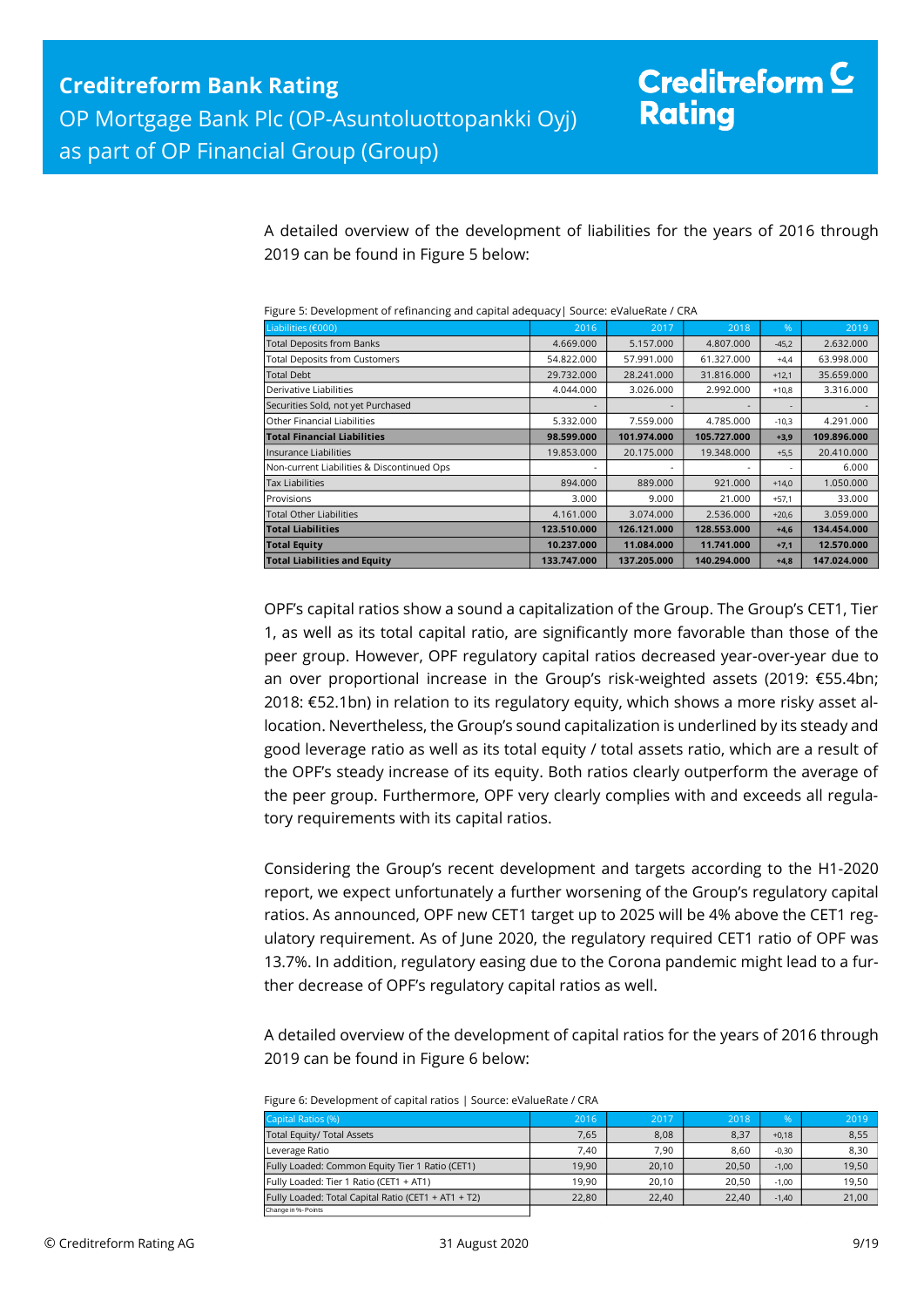Due to OPF's bank capital and debt structure, the Group's preferred senior unsecured debt instruments have not been notched down in comparison to the long-term issuer rating. However, the Group's non-preferred senior unsecured debt is rated one notch below and the Tier 2 capital is rated two notches below the long-term issuer rating based on the bank's capital structure and seniority in accordance with our rating methodology. Additional Tier 1 capital of OPF is not rated due to its transitional character and the low volume.

## <span id="page-9-0"></span>**Liquidity**

The Group's liquidity situation is sufficient. The liquidity coverage ratio of 141% in 2019 complies with regulatory requirements; however, this ratio is below the average of the peer group.

At 9.3%, OPF's interbank ratio is at a very low level. The loan-to-deposit ratio of the Group remained very stable over the past years. However, this ratio below the average of the peer group. In addition, this issue shows a steady demand for OPF' loans, which the increasing deposits are not able to cope. Moreover, the Group reveals a sound funding portfolio, with 48% of the funding streaming from deposits and 27% from issued debt obligations. In 2019, OPF issued long-term bonds worth €6.7 billion (€3.3 billion in 2018).

A detailed overview of the development of liquidity for the years of 2016 through 2019 can be found in Figure 7 below.

| Liquidity (%)                                       | 2016   | 2017   | 2018   | $\%$    | 2019   |
|-----------------------------------------------------|--------|--------|--------|---------|--------|
| Net Loans/ Deposits (LTD)                           | 143.57 | 142.01 | 141,91 | $+1.00$ | 142,92 |
| Interbank Ratio                                     | 7.22   | 9,77   | 3,81   | $+5.54$ | 9,35   |
| Liquidity Coverage Ratio                            | 117.00 | 123.00 | 143.00 | $-2.00$ | 141,00 |
| Customer Deposits / Total Funding (excl. Derivates) | 45.89  | 47.11  | 48.84  | $-0.04$ | 48.80  |
| Net Stable Funding Ratio (NSFR)                     | 114.00 | 116.00 | 111.00 | $+1.00$ | 112,00 |
| Change in %- Points                                 |        |        |        |         |        |

Figure 7: Development of liquidity | Source: eValueRate / CRA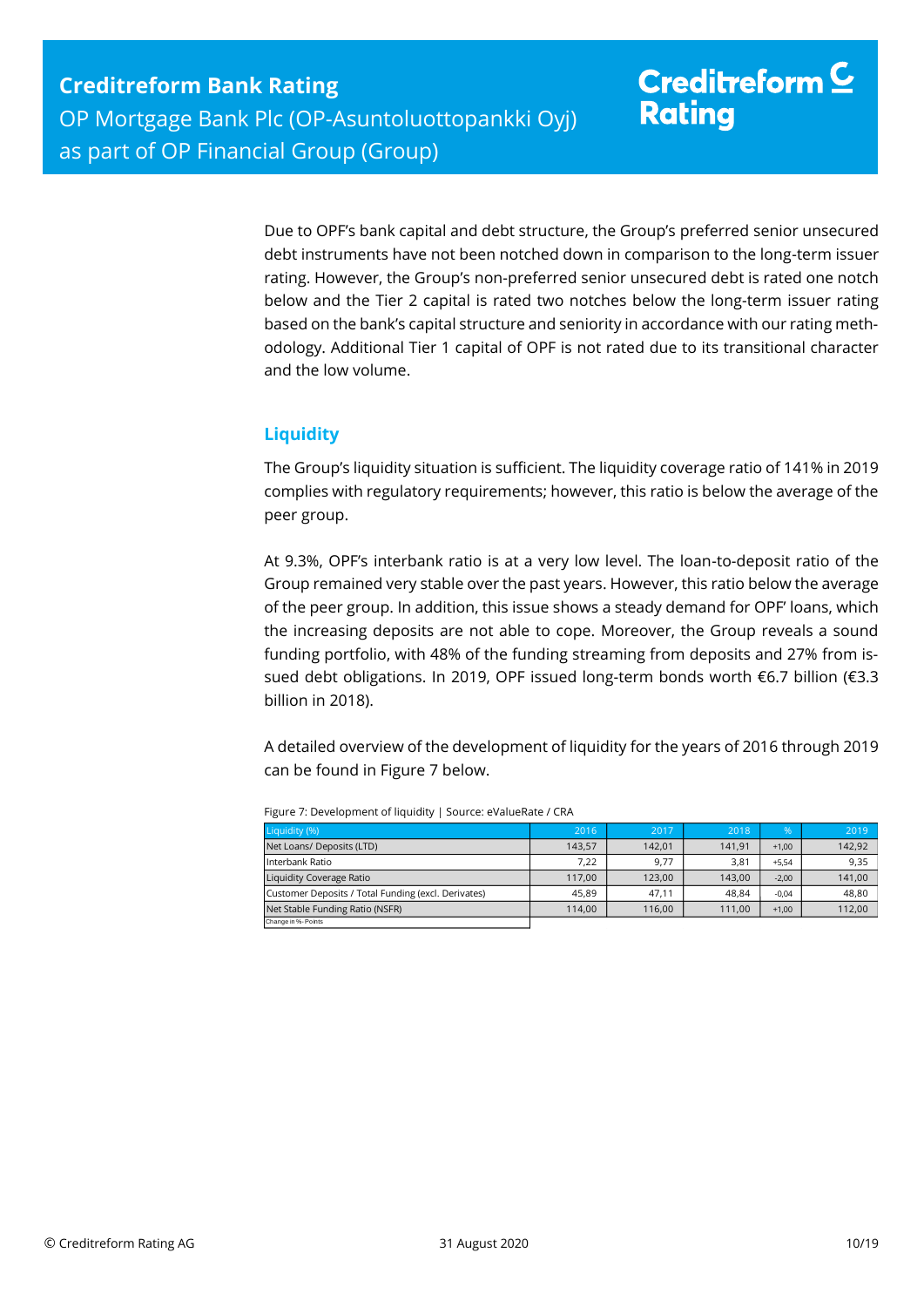# Creditreform<sup>C</sup> **Rating**

## <span id="page-10-0"></span>**Environmental, Social and Governance (ESG) Score Card**

OP Financial Group has one significant and two moderate ESG rating driver

• Corporate Governance is identified as a highly signifikant rating driver.The relevance for the credit rating results from the impact of the corporate governance factor on all other ESG factors and the overall well-being of the bank. This sub-factor is rated positive due to OPF's sustainable track record, the lived gender equility and the widespread ESG policies.

• Corporate Behaviour and Green Financing / Promoting are identified as moderate rating driver. While Green Financing / Promoting is rated neutral due to relatively low amount of ESG linked-loans and green bonds, Coporate Behaviour is rated positive due the sustainable owner-customer structure and the exemplary conduct in accordance with the law without any siginificant legal disputs.

**ESG Score** 3,9 / 5

|   | <b>ESG Score Guidance</b> |                           |  |  |  |  |  |  |  |
|---|---------------------------|---------------------------|--|--|--|--|--|--|--|
| e |                           | > 4,25 Outstanding        |  |  |  |  |  |  |  |
|   |                           | >3,5 - 4,25 Above-average |  |  |  |  |  |  |  |
|   | $>2,5 - 3,5$ Average      |                           |  |  |  |  |  |  |  |
|   |                           | >1,75 - 2,5 Substandard   |  |  |  |  |  |  |  |
|   | $\le$ = 1.75 Poor         |                           |  |  |  |  |  |  |  |

| Factor    | Sub-Factor                                 | Consideration                                                                                                                                           | Relevance<br>Scale 2020 Eval. |       |
|-----------|--------------------------------------------|---------------------------------------------------------------------------------------------------------------------------------------------------------|-------------------------------|-------|
| ntal      | 1.1 Green Financing /<br>Promoting         | The sub-factor "Green Financing/Promoting" has a moderate relevance for the<br>credit rating and is rated neutral in terms of the CRA ESG criteria.     |                               |       |
| nmer<br>ā | 1.2 Exposure to Environ-<br>mental Factors | The sub-factor "Exposure to Environmental Factors" has a low relevance for<br>the credit rating and is rated positive in terms of the CRA ESG criteria. | っ                             | $(+)$ |
| Envi      | 1.3 Resource Efficiency                    | The sub-factor "Resource Efficiency" has no significant relevance for the credit<br>rating, but is rated positive in terms of the CRA ESG criteria.     |                               | $(+)$ |

| <u>히</u><br>ο<br>Ū | 2.1 Human Capital         | The sub-factor "Human Capital" has low relevance for the credit rating, but is<br>rated positive in terms of the CRA ESG criteria.                   |  |
|--------------------|---------------------------|------------------------------------------------------------------------------------------------------------------------------------------------------|--|
|                    | 2.2 Social Responsibility | The sub-factor "Social Responsibility" has no significant relevance for the<br>credit rating and is rated positive in terms of the CRA ESG criteria. |  |

| ပ္ပ    | 3.1 Corporate Governance   | The sub-factor "Corporate Governance" is highly relevant for the credit rating<br>and is rated positive in terms of the CRA ESG criteria.                    | (+ |
|--------|----------------------------|--------------------------------------------------------------------------------------------------------------------------------------------------------------|----|
|        | 3.2 Corporate Behaviour    | The sub-factor "Corporate Behaviour" has a moderate relevance for the credit<br>rating and is rated positive in terms of the CRA ESG criteria.               | (+ |
| о<br>O | 3.3 Corporate Transparency | The sub-factor "Corporate Transparency" has no significant relevance for the<br>credit rating and is rated strong positive in terms of the CRA ESG criteria. |    |

| <b>ESG Relevance Scale</b> |                          | <b>ESG Evaluation Guidance</b> |                 |
|----------------------------|--------------------------|--------------------------------|-----------------|
|                            | <b>Highest Relevance</b> | (+ +)                          | Strong positive |
| $\overline{4}$             | <b>High Relevance</b>    | $^{(+)}$                       | Positive        |
| з                          | Moderate Relevance       |                                | Neutral         |
| $\overline{\phantom{a}}$   | Low Relevance            | $(-)$                          | Negative        |
|                            | No significant Relevance |                                | Strong negativ  |

The ESG Score is based on the Methodology "Environmental, Social and Governance Score of Banken (Version 1.0)" of Creditreform Rating AG, which is available on our<br>homepage https://creditreform-rating.de/en/about-us/regula homepage https://creditreform-rating.de/en/about-us/regulatory-requirements.html. In addition, we refer to CRA's position paper "Conso<br>epage https://creditreform-rating.de/en/about-us/regulatory-requirements.html. In addit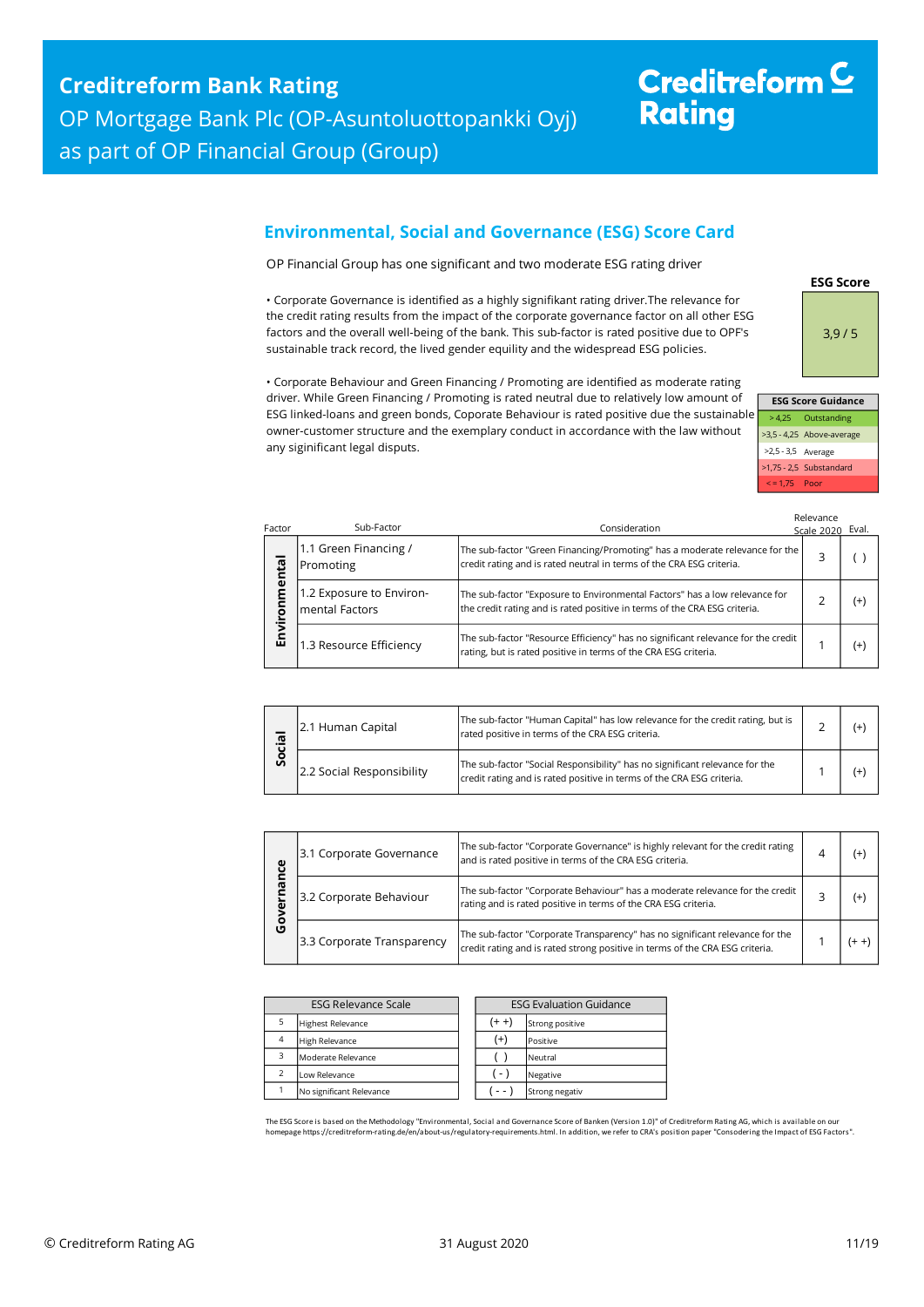## <span id="page-11-0"></span>**Conclusion**

Overall, OPF - as one of the major financial institutions in Finland - recorded stable growth while revealing a declining level of profitability. In addition, OPF maintains its impressive asset quality and its sound capitalization. However, due to the Corona pandemic, we expect a worsening of asset quality as well as further reduced profitability, which leads overall to a down-notch of the long-term issuer rating.

Despite the low interest environment in Europe, OPF records stable net interest income in the past years. However, this development reached OPF through increased customer loans. Moreover, the Group maintains its stable source of income from fees and commission in recent years. Thus, the Group's operating income is shaped by a very resilient and stable development. Notwithstanding, the Group noticed increasing operating expenses, mainly driven by higher tech and communication expense in addition to higher other expense, which lead eventually to lower earnings figures. Considering the recent development, we expect a further decline of OPF's earnings figures due to the Corona pandemic effects.

The asset quality of OPF significantly outperforms that of its competitors in 2019. The NPL ratio of the Group has been at a stable and remarkably low level in recent years. Moreover, the Group benefited from a favorable economic situation in Finland's past; however, as a result of its focus on Finland, OPF faces a high geographic concentration risk. Furthermore, the Group denotes relatively high exposures to the real estate sector in Finland, which might be a particular risk as a result of the Corona pandemic. In addition, we expect a general decrease of OPF's asset quality due to the Corona effects, even though the impact seems to be of a lesser extent on Finland's economy. Cost of risk double

On the liabilities side, OPF achieves steady growth in its deposits from customers. Moreover, the Group benefits from its stable and diversified funding base. The Group complies with and exceeds all regulatory capital requirements, and is above the average of the peer group with its regulatory capital ratios. In addition, the Group benefits from its cooperative banking model with its joint liability system. However, due to the Corona pandemic impact as well as the Group's new targeted CET1 capital ratio, we expect the capitalization of OPF to decline in the upcoming years. Furthermore, the liquidity situation of the Group remains satisfactory.

It remains to be seen to what extent the Corona pandemic eventually has an impact on OPF's business. Up to now, the Group seems to be affected to a lesser extent than some other peer group banks in Europe. The Group sticks still to its Return of Equity target of 8% up to FY 2025 targets. Nevertheless, a high level of uncertainty exists due to the Corona pandemic and requires a close monitoring of the development.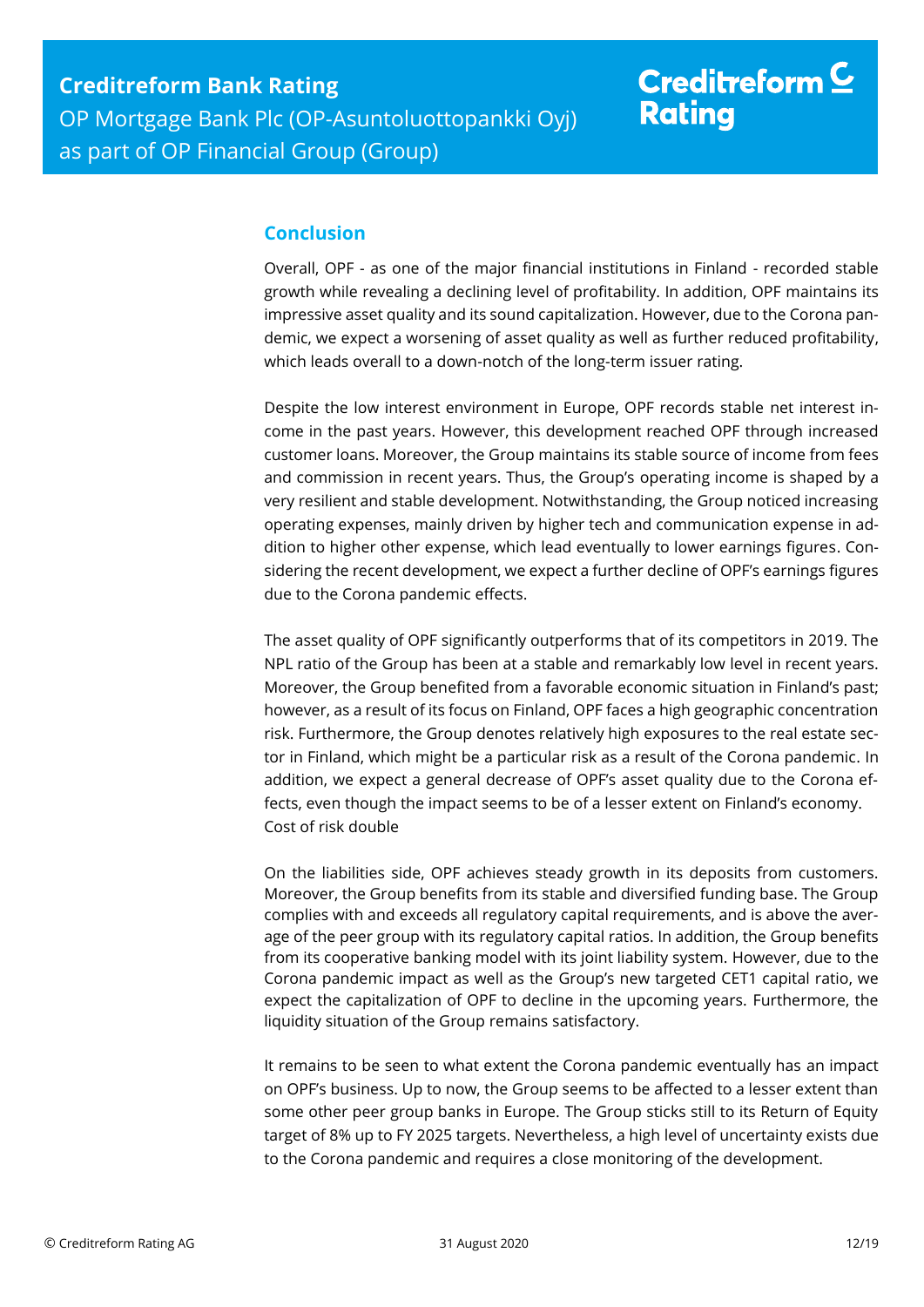# Creditreform  $\subseteq$ **Rating**

#### **Outlook**

We consider the outlook of OPF's long-term issuer rating and its bank capital and debt instruments as stable. This reflects our view that OPF is likely to keep its solid level of profitability while maintaining a low amount of non-performing assets in the upcoming years. However, we will closely observe the development of OPF's capitalization and whether OPF will be affected in its business operations by the Corona pandemic.

#### **Scenario Analysis**

In a scenario analysis, the OPF is able to reach an "A+" rating in the "best case" scenario and an "A-" rating in the "worst case" scenario. The ratings of bank capital and senior unsecured debt instruments would behave similarly based on our rating mechanism. These ratings are especially sensitive to changes in total equity and to the bank capital and debt structure in general.

We could upgrade OPF's long-term issuer credit rating and its bank capital and debt instruments if we see OPF significantly improves it earnings figures. In addition, a further improvement of the capital figures might lead to an upgrade as well.

By contrast, a downgrade of OPF's long-term issuer credit rating and its bank capital and debt instruments is likely if we notice a further decrease of the Group's capitalization. In addition, increasing non-performing assets might lead to a downgrade of the OPF's long-term issuer rating and its bank capital and debt instruments as well.

Best-case scenario: A+

Worst-case scenario: A-

#### Please note:

The scenarios are based on information available at the time of the rating. Within the forecast horizon, circumstances may occur that could lead to a change of the rating out of the indicated range.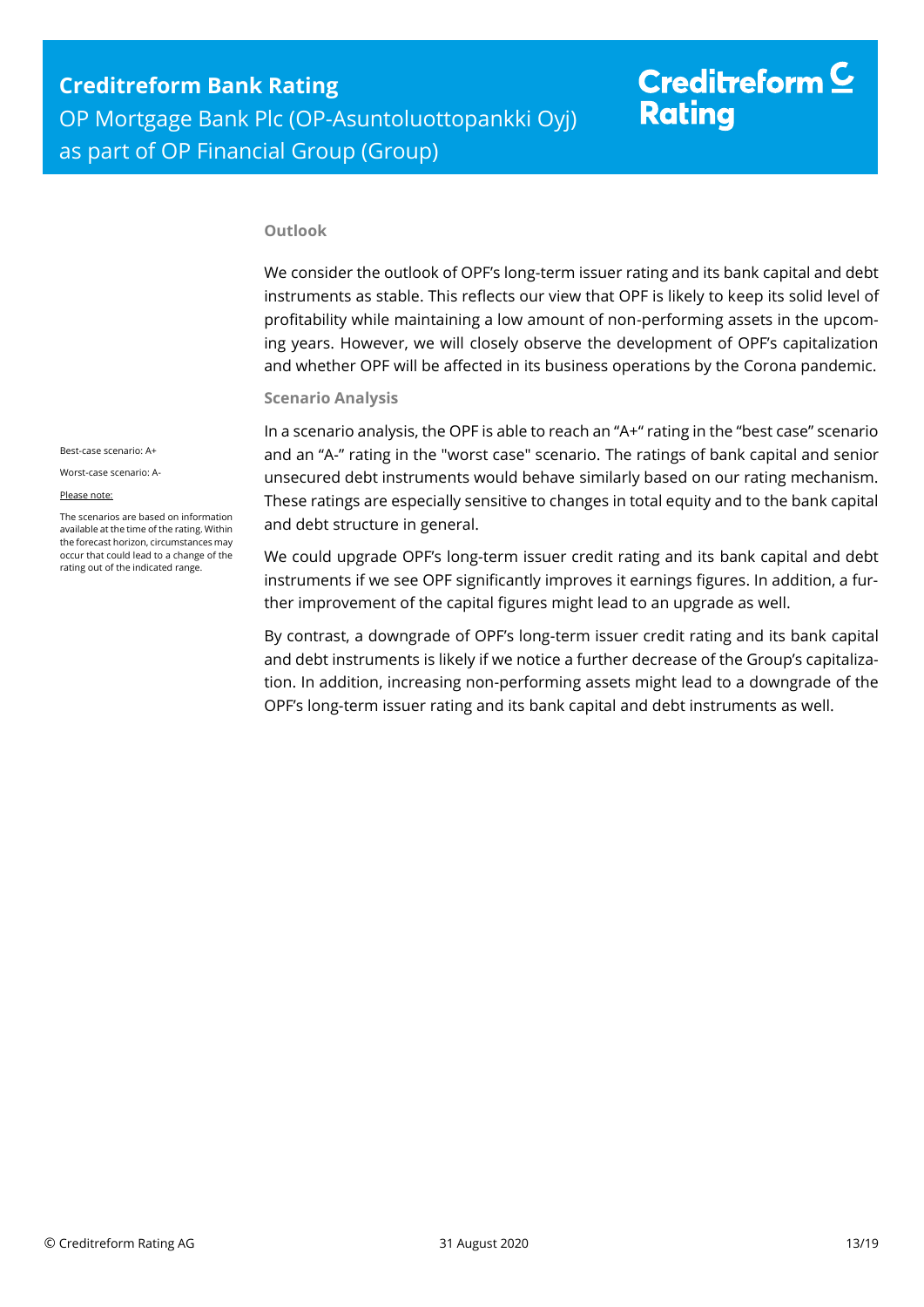# Creditreform  $C$ **Rating**

## <span id="page-13-0"></span>**Appendix**

**Bank ratings**

The bank ratings are dependent on a host of quantitative and qualitative factors. An improvement in either sub-category may result in a higher rating score.

LT Issuer / Outlook / Short-Term **A / stable / L2**

**Bank Capital and Debt Instruments Ratings**

The ratings for bank capital and debt instruments are inter alia dependent on subordination and relative size of the instrument class, based on the long-term issuer rating of the bank.

| Preferred Senior Unsecured Debt (PSU):        | A    |
|-----------------------------------------------|------|
| Non-Preferred Senior Unsecured Debt (NPS): A- |      |
| Tier 2 (T2):                                  | BBB+ |
| Additional Tier 1 (AT1):                      |      |

### **Rating History**

Please consult our website [www.creditreform-rating.de](http://www.creditreform-rating.de/) for additional information regarding the dates of publication.

Figure 8: Rating History

| <b>Bank Issuer Rating</b>                                  | <b>Rating Date</b> | <b>Result</b>        |  |
|------------------------------------------------------------|--------------------|----------------------|--|
| Initialrating                                              | 27.06.2018         | $A+$ / stable / L2   |  |
| <b>Rating Update</b>                                       | 17.09.2019         | $A+$ / stable / L2   |  |
| Monitoring                                                 | 24.03.2020         | $A+ / NEW / L2$      |  |
| <b>Rating Update</b>                                       | 31.08.2020         | A / stable / L2      |  |
| <b>Bank Capital and Debt Instruments</b>                   | <b>Rating Date</b> | <b>Result</b>        |  |
| Senior Unsecured / T2 (Initial)                            | 27.06.2018         | $A+ / A-$            |  |
| PSU / NPS / T2                                             | 17.09.2019         | $A+ / A / A$         |  |
| PSU / NPS / T2                                             | 24.03.2020         | $A+ / A / A$ - (NEW) |  |
| PSU / NPS / T2                                             | 31.08.2020         | $A / A - / BBB +$    |  |
| <b>Rated Members of the Group</b>                          | <b>Rating Date</b> | <b>Result</b>        |  |
| OP Corporate Bank Plc (OP Yrityspankki Oyj)                |                    |                      |  |
| Initialrating                                              | 04.12.2018         | $A+$ / stable / L2   |  |
| <b>Rating Update</b>                                       | 17.09.2019         | $A+$ / stable / L2   |  |
| Monitoring                                                 | 24.03.2020         | $A+ / NEW / L2$      |  |
| <b>Rating Update</b>                                       | 31.08.2020         | A / stable / L2      |  |
| Bank Capital and Debt Instruments of OP Corporate Bank Plc |                    |                      |  |
| Senior Unsecured / T2 (Initial)                            | 04.12.2018         | $A+ / A-$            |  |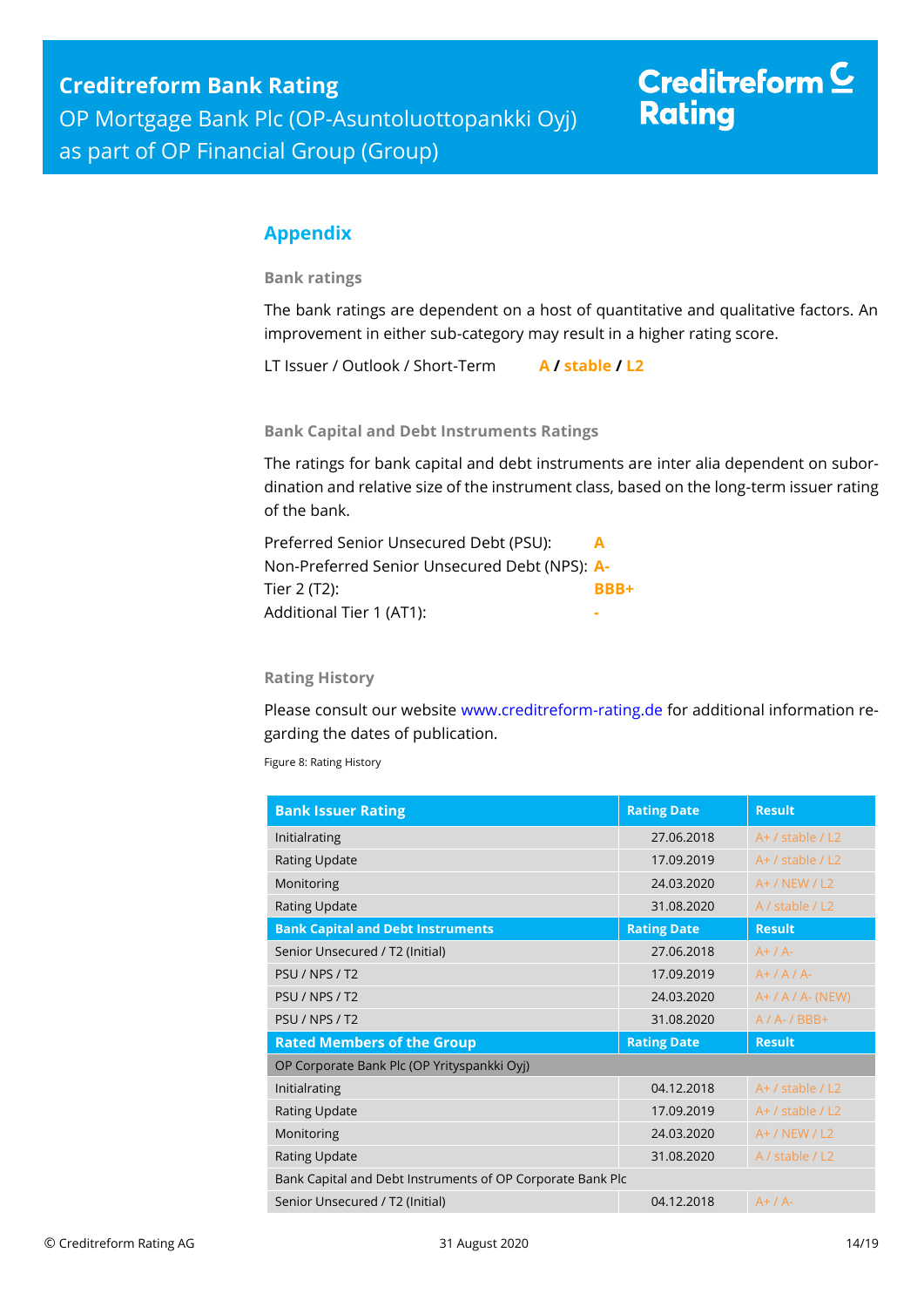## **Creditreform Bank Rating**

OP Mortgage Bank Plc (OP-Asuntoluottopankki Oyj)

## as part of OP Financial Group (Group)

# Creditreform <sup>C</sup><br>Rating

| PSU / NPS / T2                                            | 17.09.2019 | $A+ / A / A$         |  |
|-----------------------------------------------------------|------------|----------------------|--|
| PSU / NPS / T2                                            | 24.03.2020 | $A+ / A / A$ - (NEW) |  |
| PSU / NPS / T2                                            | 31.08.2020 | $A / A - / BBB +$    |  |
| OP Mortgage Bank Plc (OP-Asuntoluottopankki Oyj)          |            |                      |  |
| Initialrating                                             | 31.08.2019 | $A+$ / stable / L2   |  |
| <b>Rating Update</b>                                      | 17.09.2019 | $A+$ / stable / L2   |  |
| Monitoring                                                | 24.03.2020 | $A+ / NEW / L2$      |  |
| <b>Rating Update</b>                                      | 31.08.2020 | A / stable $/ L2$    |  |
| Bank Capital and Debt Instruments of OP Mortgage Bank Plc |            |                      |  |
| Senior Unsecured / T2 (Initial)                           | 31.08.2019 | $A+ / A-$            |  |
| PSU / NPS / T2                                            | 17.09.2019 | $A+ / A / A$         |  |
| PSU / NPS / T2                                            | 24.03.2020 | $A+ / A / A$ - (NEW) |  |
| PSU / NPS / T2                                            | 31.08.2020 | $A / A - / BBB +$    |  |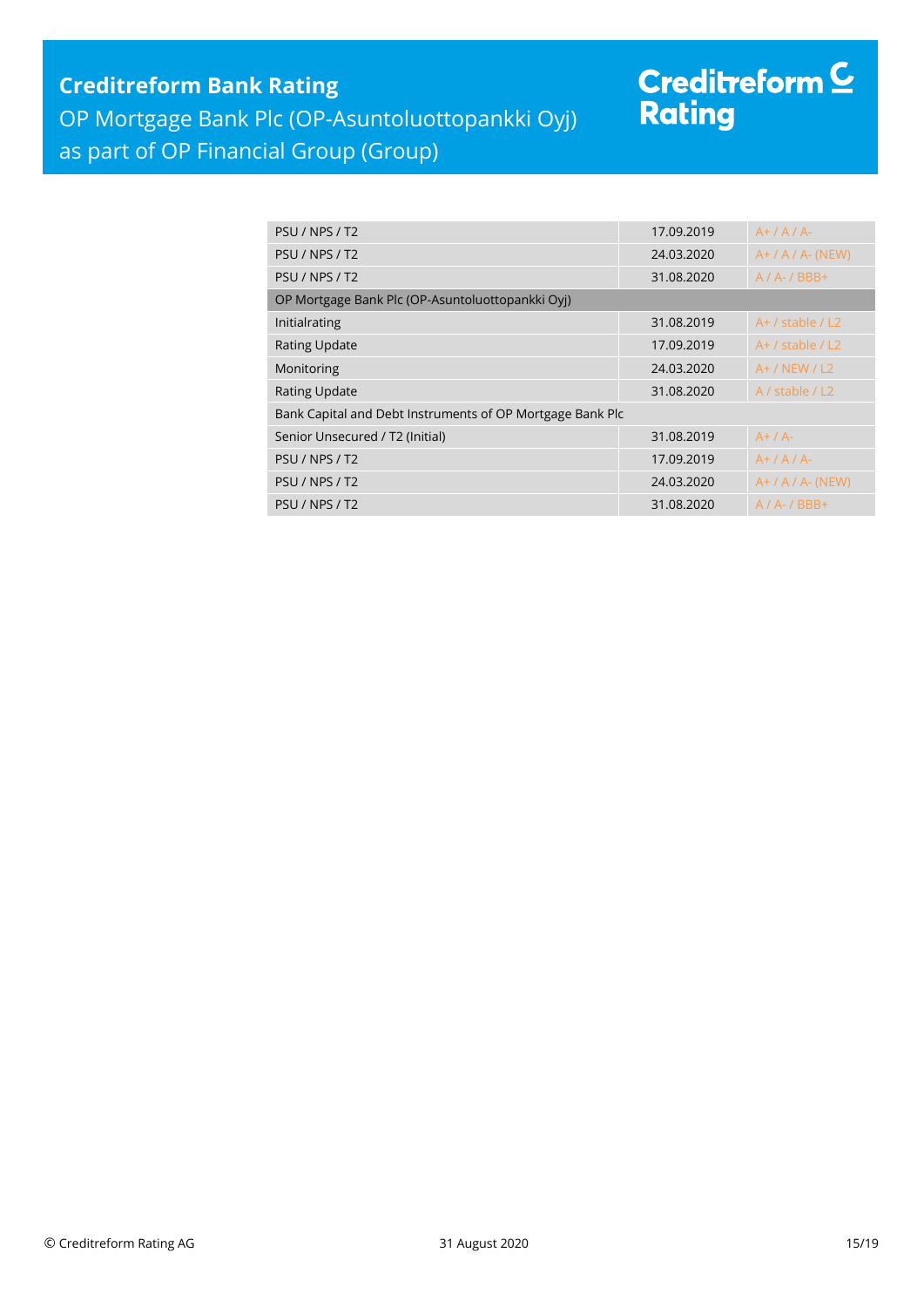#### **Regulatory**

Creditreform Rating AG was neither commissioned by the rating object nor by any other third party for the rating. The analysis took place on a voluntary basis by Creditreform Rating AG and is to be described in the regulatory sense as an unsolicited rating. The following scheme clarifies the level of participation of the rated entity (rating object):

| <b>Unsolicited Credit Rating</b>                       |    |
|--------------------------------------------------------|----|
| With Rated Entity or Related Third Party Participation | No |
| With Access to Internal Documents                      | No |
| With Access to Management<br>N٥                        |    |

The rating is based on publicly available information and internal evaluation methods for the rated bank. The quantitative analysis is based mainly on the latest annual accounts, interim reports, other investor relations information of the bank, and calculated key figures by eValueRate / CRA. Subject to a peer group analysis were 64 competing institutes.

The information and documents processed met the requirements of the rating system of Creditreform Rating AG as published on the website www.creditreform-rating.de. The rating was carried out on the basis of the rating methodology fo[r bank ratings as \(Version 2.0\),](https://www.creditreform-rating.de/en/about-us/regulatory-requirements.html?file=files/content/downloads/Externes%20Rating/Regulatorische%20Anforderungen/EN/Ratingmethodiken%20EN/Rating%20Methodology%20Bank%20Ratings%20v2.0.pdf) the methodology for the [rating of bank capital and unsecured debt instruments \(Version 2.0\)](https://www.creditreform-rating.de/en/about-us/regulatory-requirements.html?file=files/content/downloads/Externes%20Rating/Regulatorische%20Anforderungen/EN/Ratingmethodiken%20EN/Bank%20Capital%20and%20Unsecured%20Debt%20Instruments%20Methodology.pdf) as well as the rating methodology for [Environmental, Social and Governance Score for Banks \(Version 1.0\)](https://www.creditreform-rating.de/en/about-us/regulatory-requirements.html?file=files/content/downloads/Externes%20Rating/Regulatorische%20Anforderungen/EN/Ratingmethodiken%20EN/Rating%20Methodology%20ESG%20v1.0.pdf) in conjunction with Creditreform's basic documen[t Rating Criteria and Definitions \(Version 1.3\).](https://www.creditreform-rating.de/en/about-us/regulatory-requirements.html?file=files/content/downloads/Externes%20Rating/Regulatorische%20Anforderungen/EN/Ratingmethodiken%20EN/CRAG%20Rating%20Criteria%20and%20Definitions.pdf)

The complete presentation of the rating methodologies used by Creditreform Rating AG and the basic document Rating Criteria and Definitions (Version 1.3) are published on our homepage:

#### <https://www.creditreform-rating.de/en/about-us/regulatory-requirements.html>

On 31 August 2020, the rating was presented by the analysts to the rating committee and adopted in a resolution.

The rating result was communicated to OP Financial Group and the rated member institutes, and the preliminary rating report was made available to the bank. There was no change in the rating score.

The rating is valid until withdrawal and is subject to monitoring from the rating date (see cover page). The rating will be comprehensively reviewed at least once every year. Within this period, the rating can be updated.

In 2011 Creditreform Rating AG was registered within the European Union according to EU Regulation 1060/2009 (CRA-Regulation). Based on the registration Creditreform Rating AG (CRA) is allowed to issue credit ratings within the EU and is bound to comply with the provisions of the CRA-Regulation.

#### **Conflict of Interests**

No conflicts of interest were identified during the rating process that might influence the analyses and judgements of the rating analysts involved or any other natural person whose services are placed at the disposal or under the control of Creditreform Rating AG and who are directly involved in credit rating activities or approving credit ratings and rating outlooks.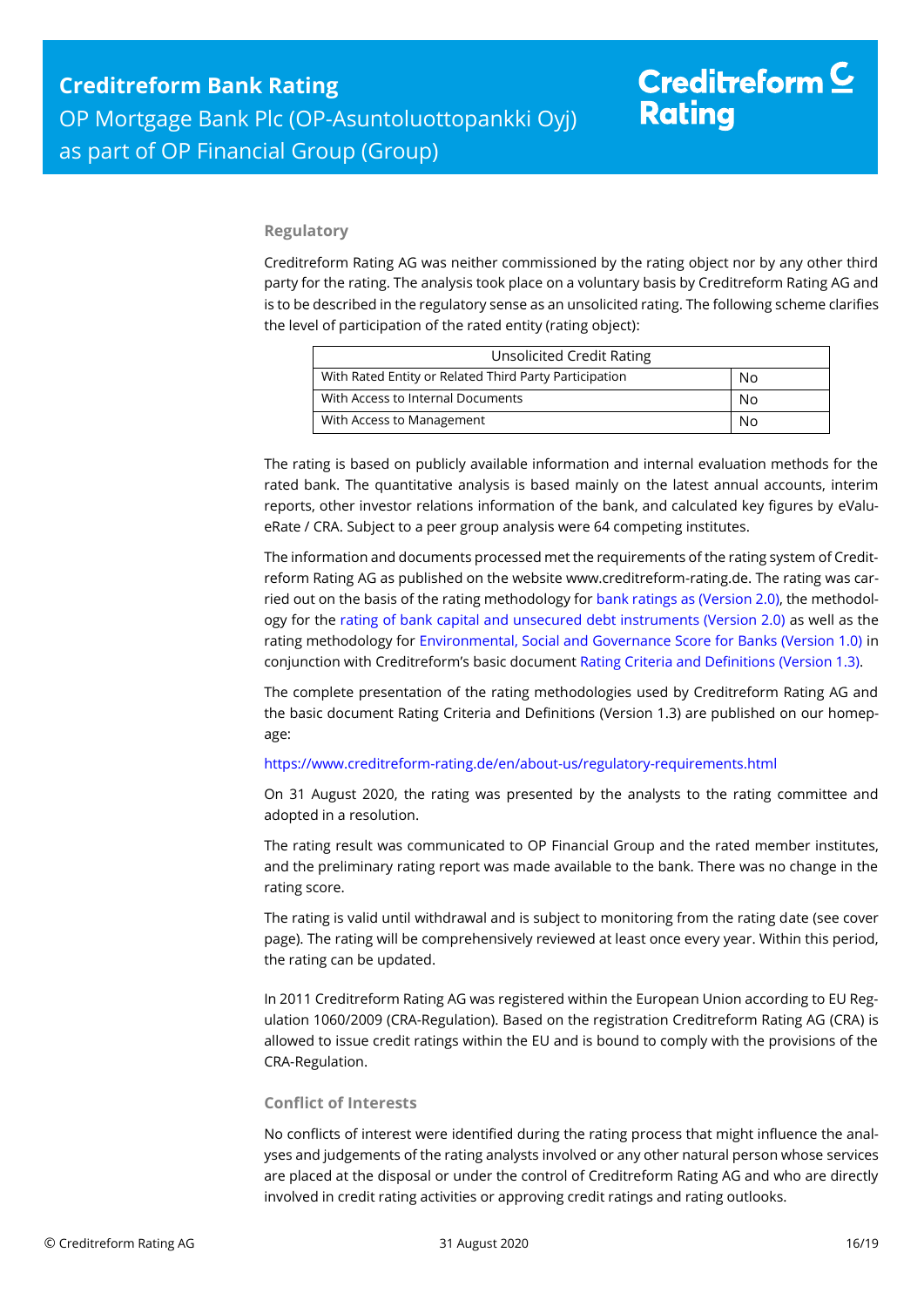In case of providing ancillary services to the rated entity, CRA will disclose all ancillary services in the credit rating report.

**Rules on the Presentation of Credit Ratings and Rating Outlooks**

The approval of credit ratings and rating outlooks follows our internal policies and procedures. In line with our policy "Rating Committee," all credit ratings and rating outlooks are approved by a rating committee based on the principle of unanimity.

To prepare this credit rating, CRA has used following substantially material sources:

- 1. Aggregated data base by eValueRate
- 2. Annual Report and interim reports
- 3. Investors relations information and other publications
- 4. Website of the rated bank
- 5. Public and internal market analyses
- 6. Internet research

There are no other attributes and limitations of the credit rating or rating outlook other than displayed on the CRA website. Furthermore CRA considers satisfactory the quality and extent of information available on the rated entity. In regard to the rated entity Creditreform Rating AG regarded available historical data as sufficient.

Between the disclosure of the credit rating to the rated entity and the public disclosure no amendments were made to the credit rating.

The "Basic data" information card indicates the principal methodology or version of methodology that was used in determining the rating, with a reference to its comprehensive description.

In case where the credit rating is based on more than one methodology or where reference only to the principal methodology might cause investors to overlook other important aspects of the credit rating, including any significant adjustments and deviations, Creditreform Rating AG explains this fact in the credit rating and indicates how the different methodologies or these other aspects are taken into account in the credit rating. This information is integrated in the credit rating report.

The meaning of each rating category, the definition of default or recovery and any appropriate risk warning, including a sensitivity analysis of the relevant key rating assumptions, such as mathematical or correlation assumptions, accompanied by worst-case scenario credit ratings as well as best-case scenario credit ratings are explained in mentioned methodologies and / or in the credit rating report.

The date at which the credit rating was released for distribution for the first time and when it was last updated including any rating outlooks is indicated clearly and prominently in the "Basic data" card as a "Rating action"; first release is indicated as "initial rating", other updates are indicated as an "update", "upgrade or downgrade", "not rated", "confirmed", "selective default" or "default".

In the case of a rating outlook, the time horizon is provided during which a change in the credit rating is expected. This information is available within "Basic data" information card.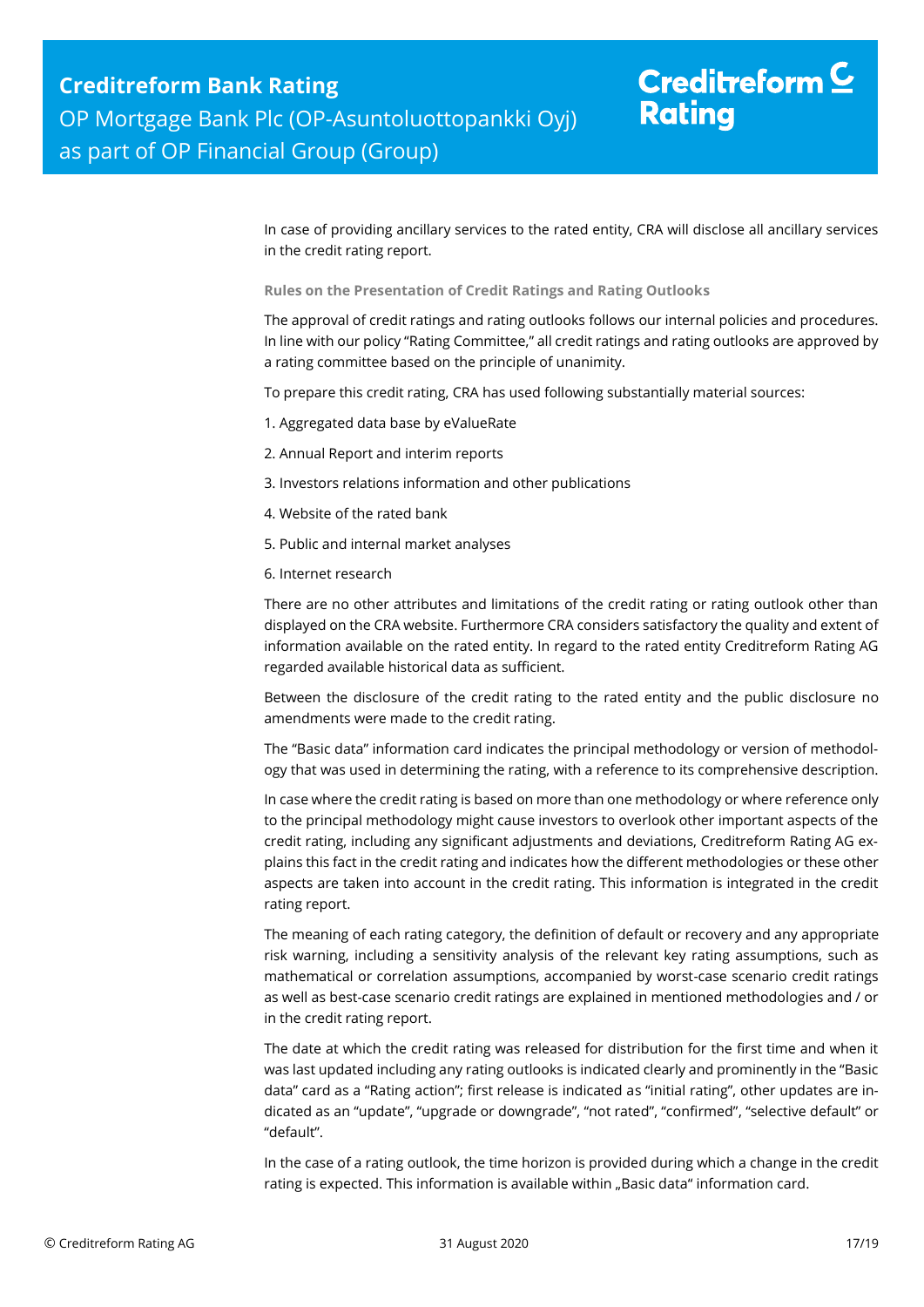In accordance to Article 11 (2) EU-Regulation (EC) No 1060/2009 registered or certified credit rating agency shall make available in a central repository established by ESMA information on its historical performance data, including the ratings transition frequency, and information about credit ratings issued in the past and on their changes. Requested data are available at the ESMA website: https://cerep.esma.europa.eu/cerep-web/statistics/defaults.xhtml.

An explanatory statement of the meaning of Creditreform's default rates are available in the credit rating methodologies disclosed on the website.

#### **Disclaimer**

Any rating performed by Creditreform Rating AG is subject to the Creditreform Rating AG Code of Conduct which has been published on the web pages of Creditreform Rating AG. In this Code of Conduct, Creditreform Rating AG commits itself – systematically and with due diligence – to establish its independent and objective opinion as to the sustainability, risks and opportunities concerning the enterprise or the issue under review.

Future events are uncertain, and forecasts are necessarily based on assessments and assumptions. This rating is therefore no statement of fact, but an opinion. For this reason, Creditreform Rating AG cannot be held liable for the consequences of decisions made on the basis of any of their ratings. Neither should these ratings be construed as recommendations for investors, buyers or sellers. They should only be used by market participants (entrepreneurs, bankers, investors etc.) as one factor among others when arriving at corporate or investment decisions. Ratings are not meant to be used as substitutes for one's own research, inquiries and assessments.

We have assumed that the documents and information made available to us by the client are complete and accurate and that the copies provided to us represent the full and unchanged contents of the original documents. Creditreform Rating AG assumes no responsibility for the true and fair representation of the original information.

This report is protected by copyright. Any commercial use is prohibited without prior written permission from Creditreform Rating AG. Only the full report may be published in order to prevent distortion of the report's overall assessment. Excerpts may only be used with the express consent of Creditreform Rating AG. Publication of the report without the consent of Creditreform Rating AG is prohibited. Only ratings published on the Creditreform Rating AG web pages remain valid.

Creditreform Rating AG